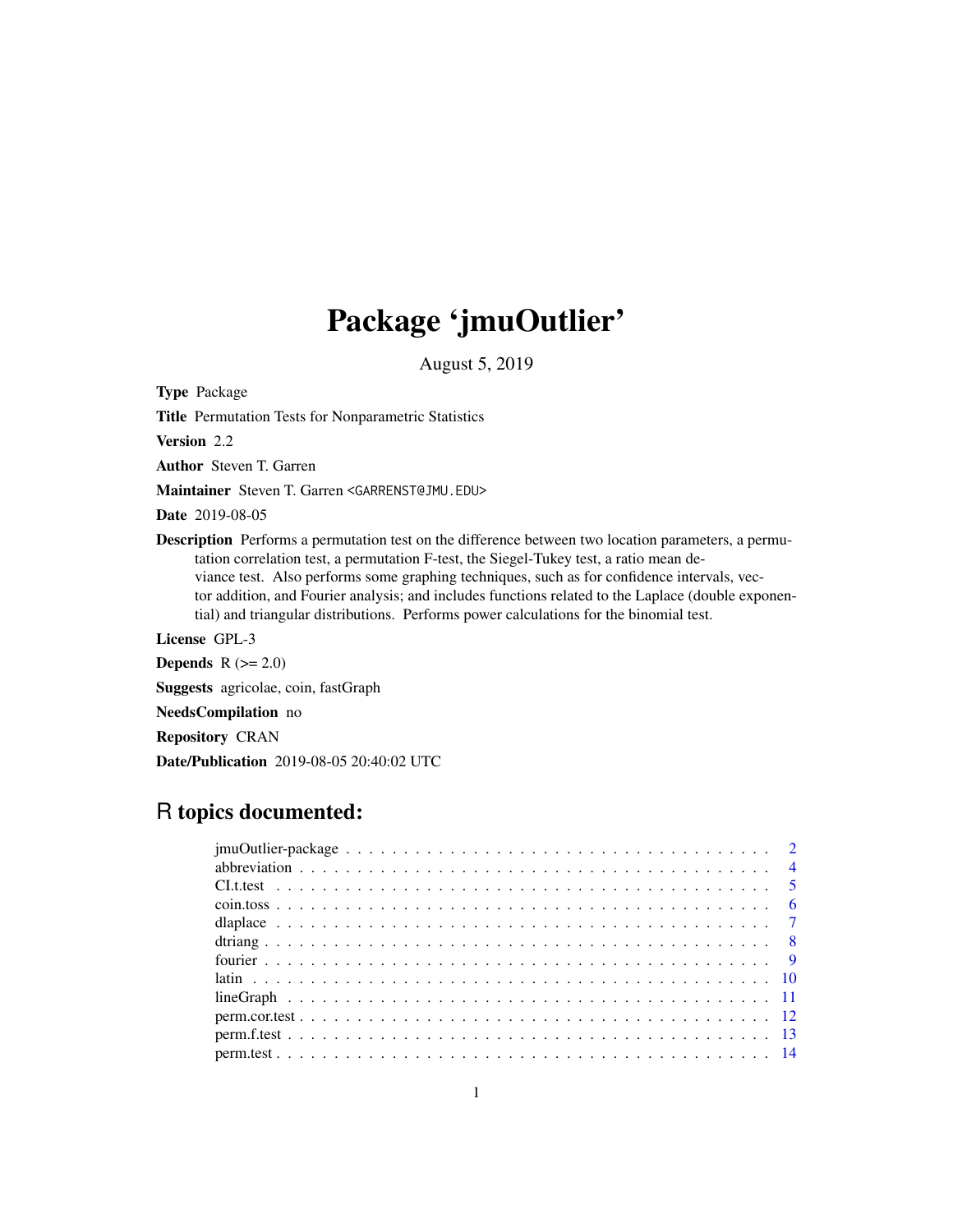<span id="page-1-0"></span>

jmuOutlier-package *Permutation Tests for Nonparametric Statistics*

#### Description

Performs a permutation test on the difference between two location parameters, a permutation correlation test, a permutation F-test, the Siegel-Tukey test, a ratio mean deviance test. Also performs some graphing techniques, such as for confidence intervals, vector addition, and Fourier analysis; and includes functions related to the Laplace (double exponential) and triangular distributions. Performs power calculations for the binomial test.

## **Details**

(I) Permutation tests

- [perm.cor.test](#page-11-1) performs a permutation test based on Pearson and Spearman correlations.
- [perm.f.test](#page-12-1) performs a permutation F-test and a one-way analysis of variance F-test.
- [perm.test](#page-13-1) performs one-sample and two-sample permutation tests on vectors of data.
- [rmd.test](#page-26-1) performs a permutation test based on the estimated RMD, the ratio of the mean of the absolute value of the deviances, using two datasets.
- [siegel.test](#page-30-1) performs the Siegel-Tukey test using two datasets.

(II) Confidence intervals

- [CI.t.test](#page-4-1) produces two-sided confidence intervals on population mean, allowing for a finite population correction.
- [quantileCI](#page-23-1) produces exact confidence intervals on quantiles corresponding to the stated probabilities, based on the binomial test.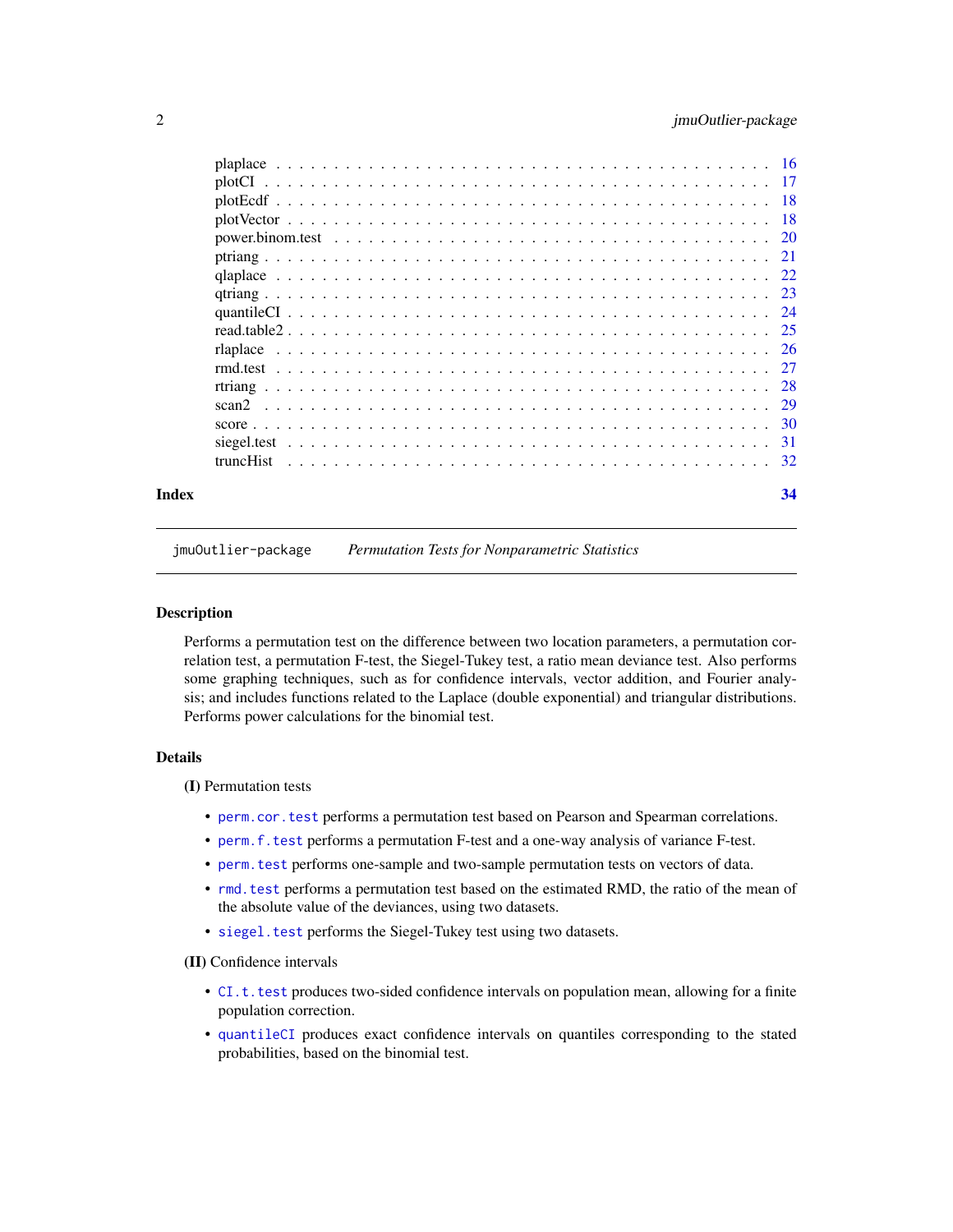#### <span id="page-2-0"></span>(III) Graphs

- [coin.toss](#page-5-1) illustrates the Law of Large Numbers for proportions.
- [fourier](#page-8-1) determines the Fourier approximation for any function on domain  $(0, 2\pi)$  and then graphs both the function and the approximation.
- [lineGraph](#page-10-1) constructs a line graph on a vector of numerical observations.
- [plotCI](#page-16-1) plots multiple confidence intervals on the same graph, and determines the proportion of confidence intervals containing the true population mean.
- [plotEcdf](#page-17-1) graphs one or two empirical cumulative distribution functions on the same plot.
- [plotVector](#page-17-2) plots one or two 2-dimensional vectors along with their vector sum.
- [truncHist](#page-31-1) produces a truncated histogram, which may be useful if data contain some extreme outliers.

(IV) Laplace (double exponential) and symmetric triangular distributions

- [dlaplace](#page-6-1), [plaplace](#page-15-1), [qlaplace](#page-21-1), and [rlaplace](#page-25-1) give the density, the distribution function, the quantile function, and random deviates, respectively, of the Laplace distribution.
- [dtriang](#page-7-1), [ptriang](#page-20-1), [qtriang](#page-22-1), and [rtriang](#page-27-1) give the density, the distribution function, the quantile function, and random deviates, respectively, of the triangular distribution.

#### (V) Reading datasets

- [read.table2](#page-24-1) reads table of data from author's website.
- [scan2](#page-28-1) scans data from author's website.

#### (VI) Additional functions

- [abbreviation](#page-3-1) determines if one character variable is an abbreviation among a selection of other character variables.
- [latin](#page-9-1) generates a Latin square.
- [power.binom.test](#page-19-1) computes the power of the binomial test of a simple null hypothesis about a population median.
- [score](#page-29-1) generates van der Waerden scores (i.e., normal quantiles) and exponential (similar to Savage) scores.

#### Author(s)

Steven T. Garren, James Madison University, Harrisonburg, Virginia, USA

#### References

Higgins, J. J. (2004) *Introduction to Modern Nonparametric Statistics*.

#### See Also

*R*-package [coin](#page-0-0) for additional permutation tests, and *R*-package [fastGraph](#page-0-0).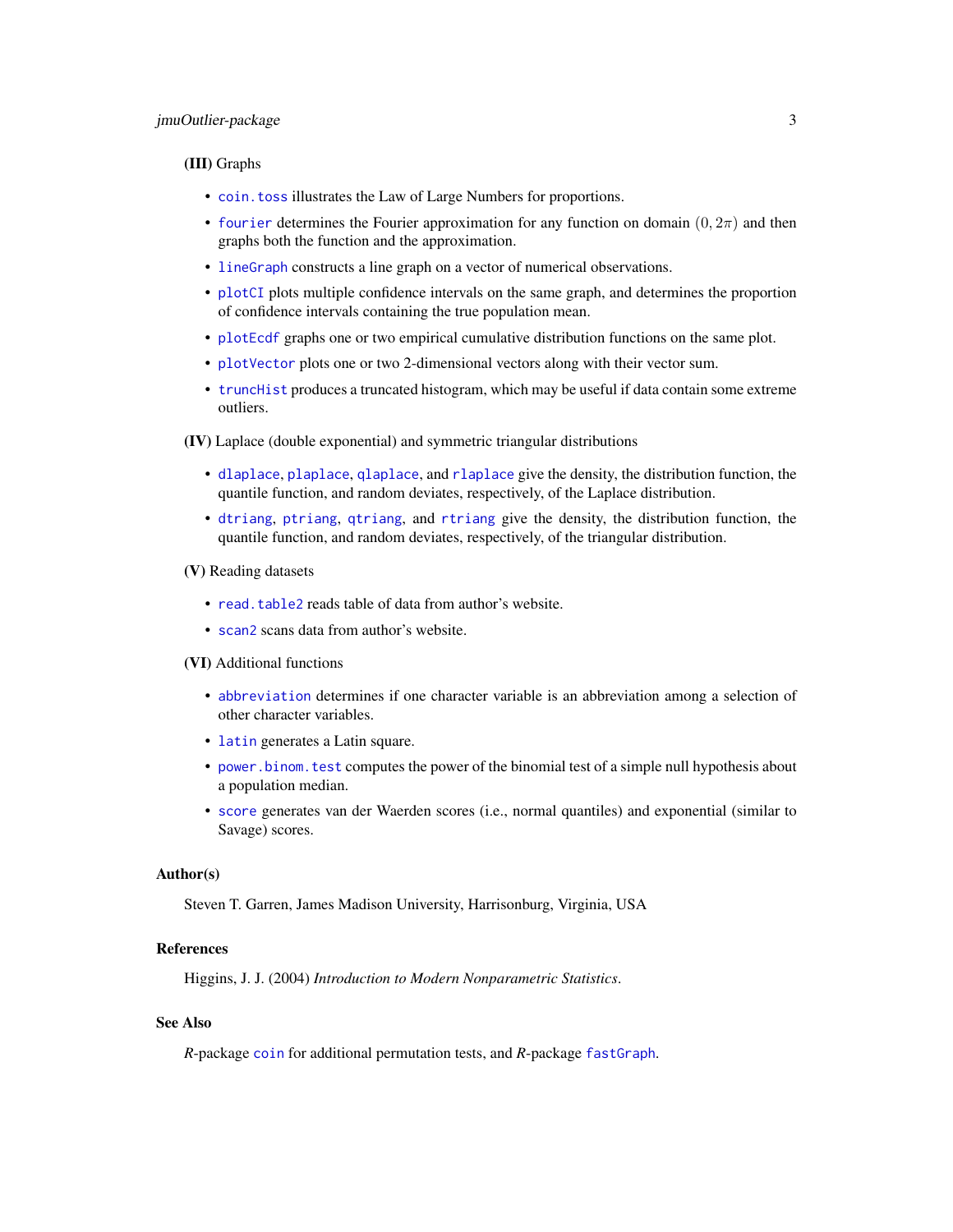# Examples

```
print( x <- rtriang(20,50) )
perm.test( x, mu=25, stat=median )
quantileCI( x, c(0.25, 0.5, 0.75) )
power.binom.test( 20, 0.05, "less", 47, plaplace, 45.2, 3.7 )
fourier (function(x){ (x-pi)^3 }, 4 )
```
<span id="page-3-1"></span>abbreviation *Allows Abbreviations of Character Data*

# Description

Determines if one character variable is an abbreviation among a section of other character variables.

# Usage

```
abbreviation(x, choices)
```
# Arguments

|         | A character string, and consists of some or all letters in a value in choices or<br>may equal choices. |
|---------|--------------------------------------------------------------------------------------------------------|
| choices | A vector of character strings.                                                                         |

# Details

The function abbreviation returns a value in choices specified by x, which may be an abbreviation. If no such abbreviation exists, then the original value of x is returned.

# Value

The value in choices, which can be abbreviated by x.

# Author(s)

Steven T. Garren, James Madison University, Harrisonburg, Virginia, USA

<span id="page-3-0"></span>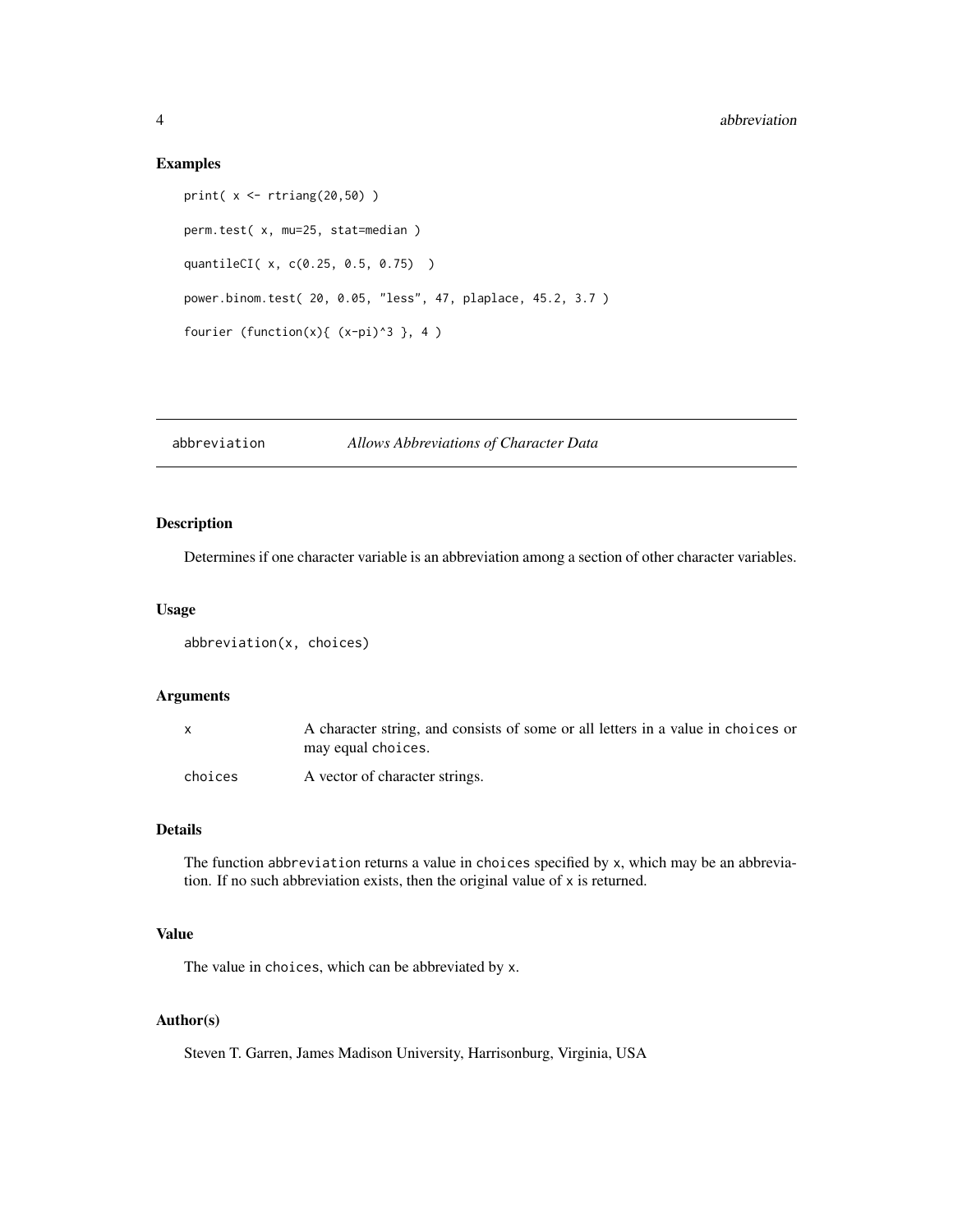#### <span id="page-4-0"></span>CI.t.test 5

#### Examples

```
choices = c("two.sided", "less", "greater")
abbreviation( "two", choices )
abbreviation( "l", choices )
abbreviation( "gr", choices )
abbreviation( "greater", choices )
abbreviation( "Not in choices", choices )
```
#### <span id="page-4-1"></span>CI.t.test *Student's t-Confidence Interval with Finite Population Correction*

#### Description

Performs two-sided confidence interval on population mean, allowing for a finite population correction.

#### Usage

 $CL.t. test(x, conf. level = 0.95, fpc = 1)$ 

#### Arguments

| x          | A nonempty numeric vector of data values.                        |
|------------|------------------------------------------------------------------|
| conf.level | Confidence level of the interval, and should be between 0 and 1. |
| fpc        | The finite population correction, and should be between 0 and 1. |

# Details

The fpc is typically defined as  $1 - n/N$ , where n is the sample size, and N is the population size, for simple random sampling without replacement. When sampling with replacement, set fpc=1 (default).

## Value

A confidence interval for the population mean.

#### Note

The definition of fpc is based on the textbook by Scheaffer, Mendenhall, Ott, Gerow (2012), chapter 4.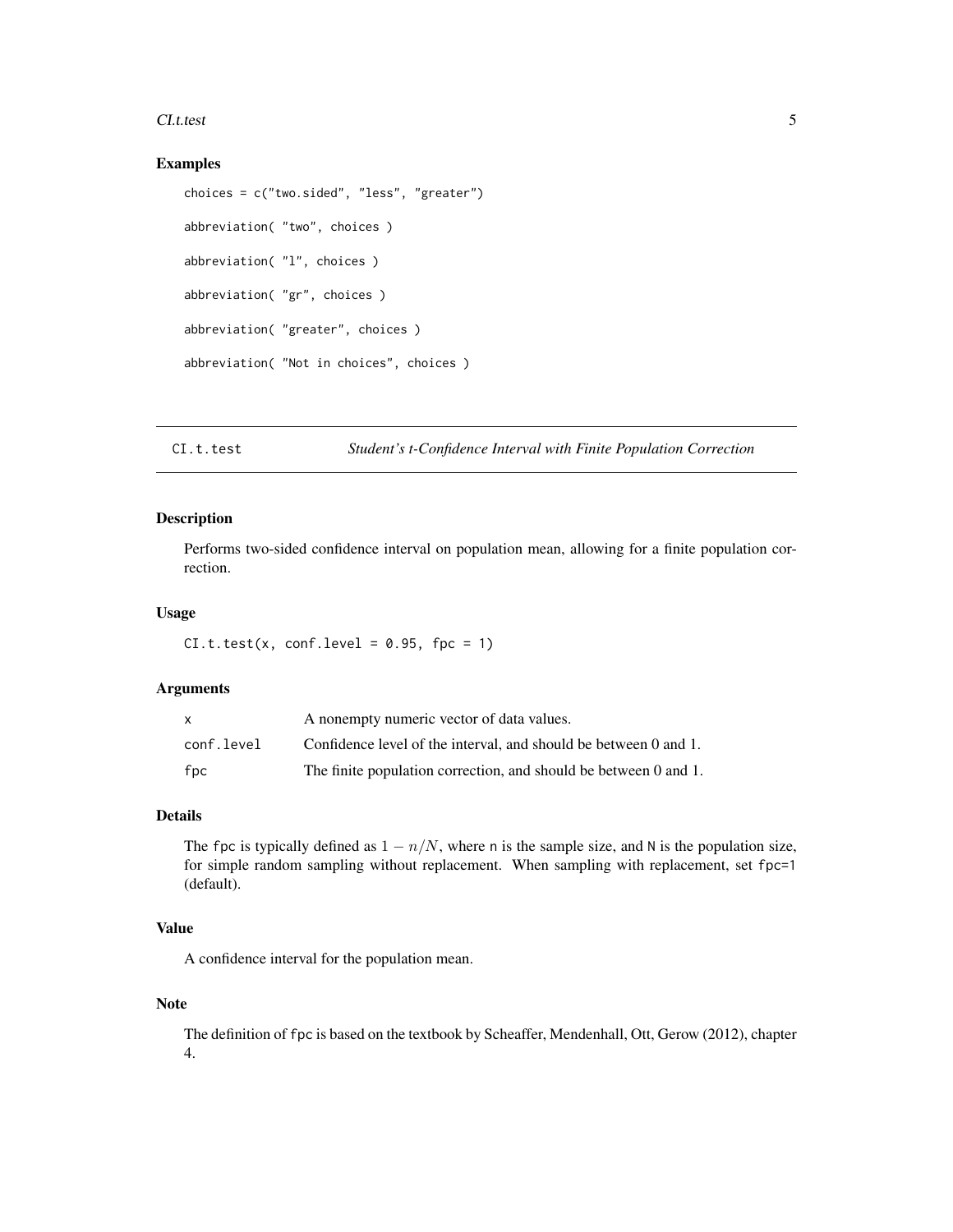#### <span id="page-5-0"></span>Author(s)

Steven T. Garren, James Madison University, Harrisonburg, Virginia, USA

#### References

Scheaffer, R. L., Mendenhall, W., Ott, R. L., Gerow, K. G. (2012) *Elementary Survey Sampling,* 7th edition.

# See Also

[t.test](#page-0-0) and [plotCI](#page-16-1).

# Examples

```
# Sample 43 observations from a population of 200 numbers, and compute the 95% confidence interval.
pop = sqrt(1:200); x1 = sample(pop, 43); print(sort(x1))CL.t.test(X1, fpc = 1-length(X1)/length(pop))# Sample 14 observations from a Normal(mean=50, sd=5) distribution,
# and compute the 90% confidence interval.
x2 = rnorm( 14, 50, 5); print(sort(x2))
CI.t.test( x2, 0.9 )
```
<span id="page-5-1"></span>

|  | Coin Toss | coin.toss |
|--|-----------|-----------|
|--|-----------|-----------|

#### Description

Graphs a simulation of the sample proportion of heads.

#### Usage

```
coin.toss(n, p=0.5, burn.in=0, log.scale=FALSE, col=c("black","red"), ...)
```
# Arguments

| n         | An integer denoting the number of times the coin is tossed.                                                                                                                         |
|-----------|-------------------------------------------------------------------------------------------------------------------------------------------------------------------------------------|
| p         | The probability of heads, which must be between 0 and 1.                                                                                                                            |
| burn.in   | An integer denoting the number of initial coin tosses which should be omitted<br>from the graph.                                                                                    |
| log.scale | Logical; indicating whether or not the x-axis should have a logarithmic scale.                                                                                                      |
| col       | A vector of two colors, where the first color is used for the graph of the sample<br>proportions, and the second color is used for the horizontal line occurring at the<br>value p. |
| $\ddotsc$ | Optional arguments to be passed to the plot function (see par).                                                                                                                     |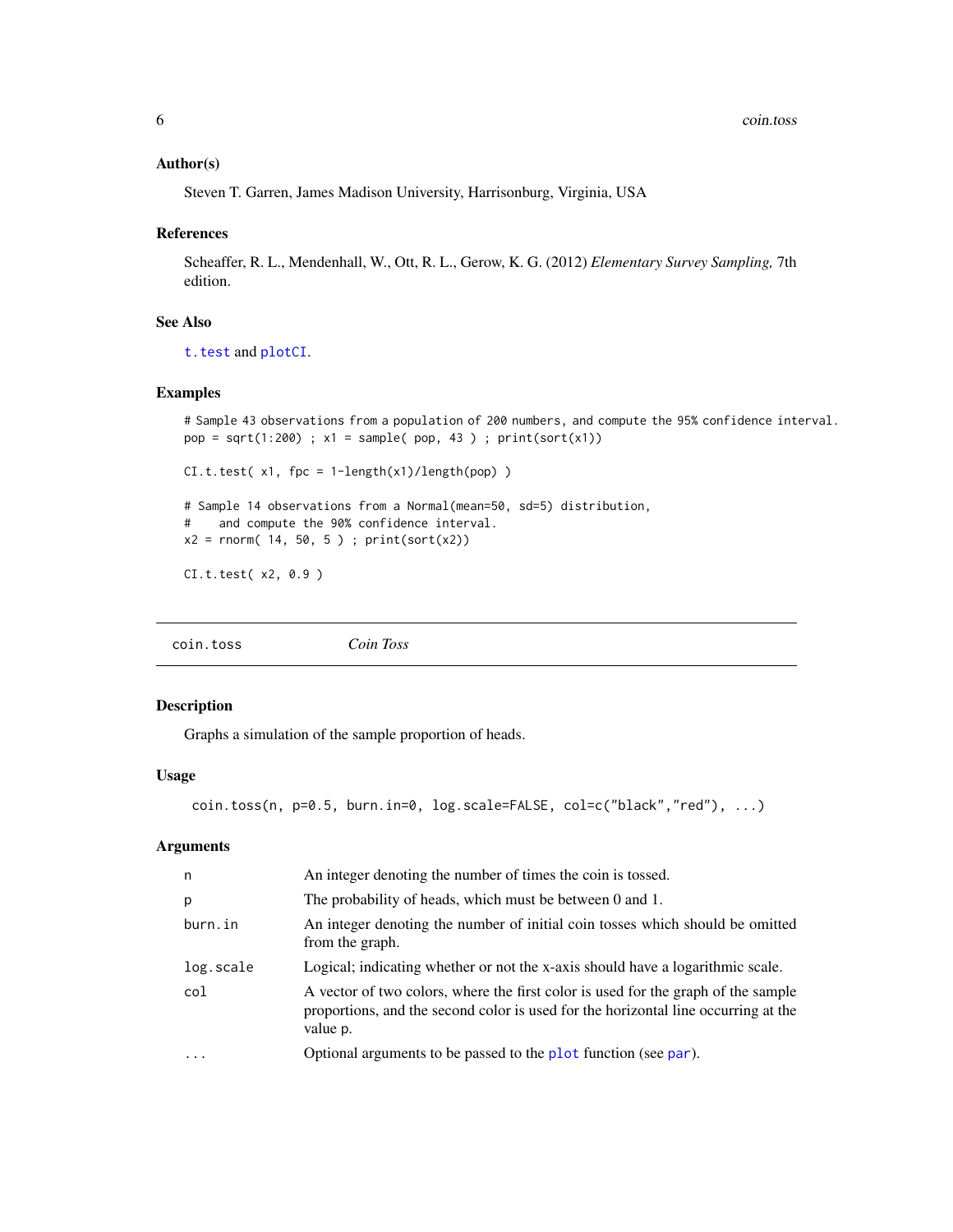#### <span id="page-6-0"></span>dlaplace **7** and 2008 **7** and 2008 **7** and 2008 **7** and 2008 **7** and 2008 **7** and 2008 **7** and 2008 **7** and 2008 **7** and 2008 **7** and 2008 **7** and 2008 **7** and 2008 **7** and 2008 **7** and 2008 **7** and 2008 **7** and 2008 **7** a

# Details

This function coin.toss illustrates the Law of Large Numbers for proportions, by simulating cumulative sample proportions. Using nonzero burn.in typically reveals greater precision in the graph as the number of coin tosses increases.

#### Author(s)

Steven T. Garren, James Madison University, Harrisonburg, Virginia, USA

# Examples

```
par(mfrow=c(2,2))
coin.toss( 600, 0.5 )
coin.toss( 3e4, 0.4, )
coin.toss( 3e4, 0.7, 1000, col=c("hotpink","turquoise") )
coin.toss( 7e4, 0.3, 1000, TRUE, col=c("purple","green") )
par( mfrow=c(1,1) )
```
<span id="page-6-1"></span>dlaplace *Laplace (Double Exponential) Density Function*

#### Description

Laplace (double exponential) density with mean equal to mean and standard deviation equal to sd.

#### Usage

dlaplace(x, mean =  $0$ , sd = 1)

#### Arguments

| X    | Vector of quantiles.           |
|------|--------------------------------|
| mean | Population mean.               |
| sd   | Population standard deviation. |

# Details

The Laplace distribution has density  $e^{-|x-\mu|\sqrt{2}/\sigma}/(\sigma\sqrt{2})$ 2), where  $\mu$  is the mean of the distribution and  $\sigma$  is the standard deviation.

# Value

dlaplace gives the density.

#### Note

The formulas computed within dlaplace are based on the textbook by Higgins (2004).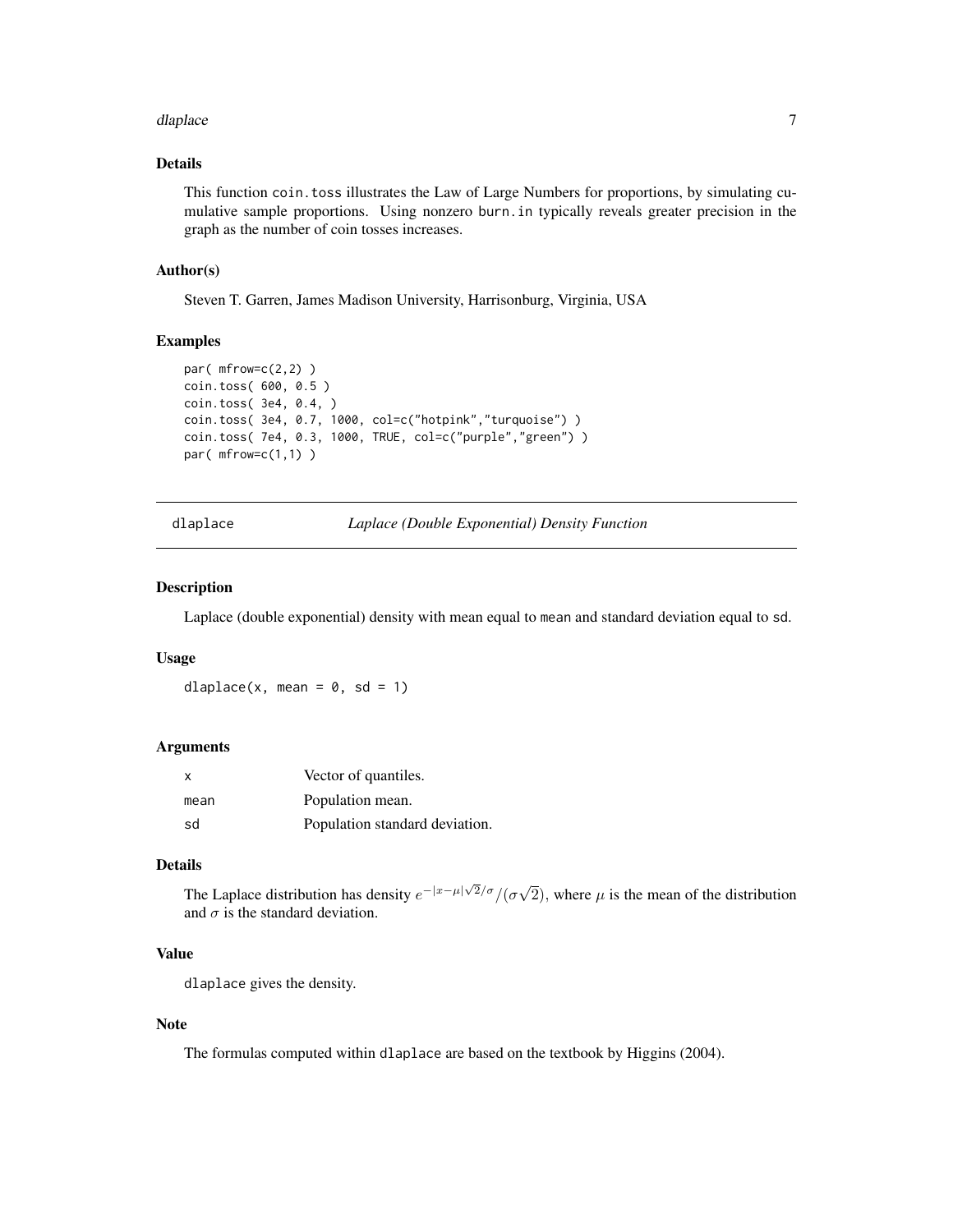#### <span id="page-7-0"></span>8 dtriang and the set of the set of the set of the set of the set of the set of the set of the set of the set of the set of the set of the set of the set of the set of the set of the set of the set of the set of the set of

#### Author(s)

Steven T. Garren, James Madison University, Harrisonburg, Virginia, USA

#### References

Higgins, J. J. (2004) *Introduction to Modern Nonparametric Statistics*.

# See Also

[plaplace](#page-15-1), [qlaplace](#page-21-1), and [rlaplace](#page-25-1).

#### Examples

dlaplace( seq( 20, 80, length.out=11 ), 50, 10 )

# <span id="page-7-1"></span>dtriang *Triangular Density Function*

# Description

Symmetric triangular density with endpoints equal to min and max.

#### Usage

dtriang(x, min =  $0$ , max = 1)

# Arguments

| $\mathsf{x}$ | Vector of quantiles.                           |
|--------------|------------------------------------------------|
| min          | Left endpoint of the triangular distribution.  |
| max          | Right endpoint of the triangular distribution. |

# Details

The triangular distribution has density  $4(x-a)/(b-a)^2$  for  $a \le x \le \mu$ , and  $4(b-x)/(b-a)^2$  for  $\mu < x \leq b$ , where a and b are the endpoints, and the mean of the distribution is  $\mu = (a + b)/2$ .

# Value

dtriang gives the density.

#### Author(s)

Steven T. Garren, James Madison University, Harrisonburg, Virginia, USA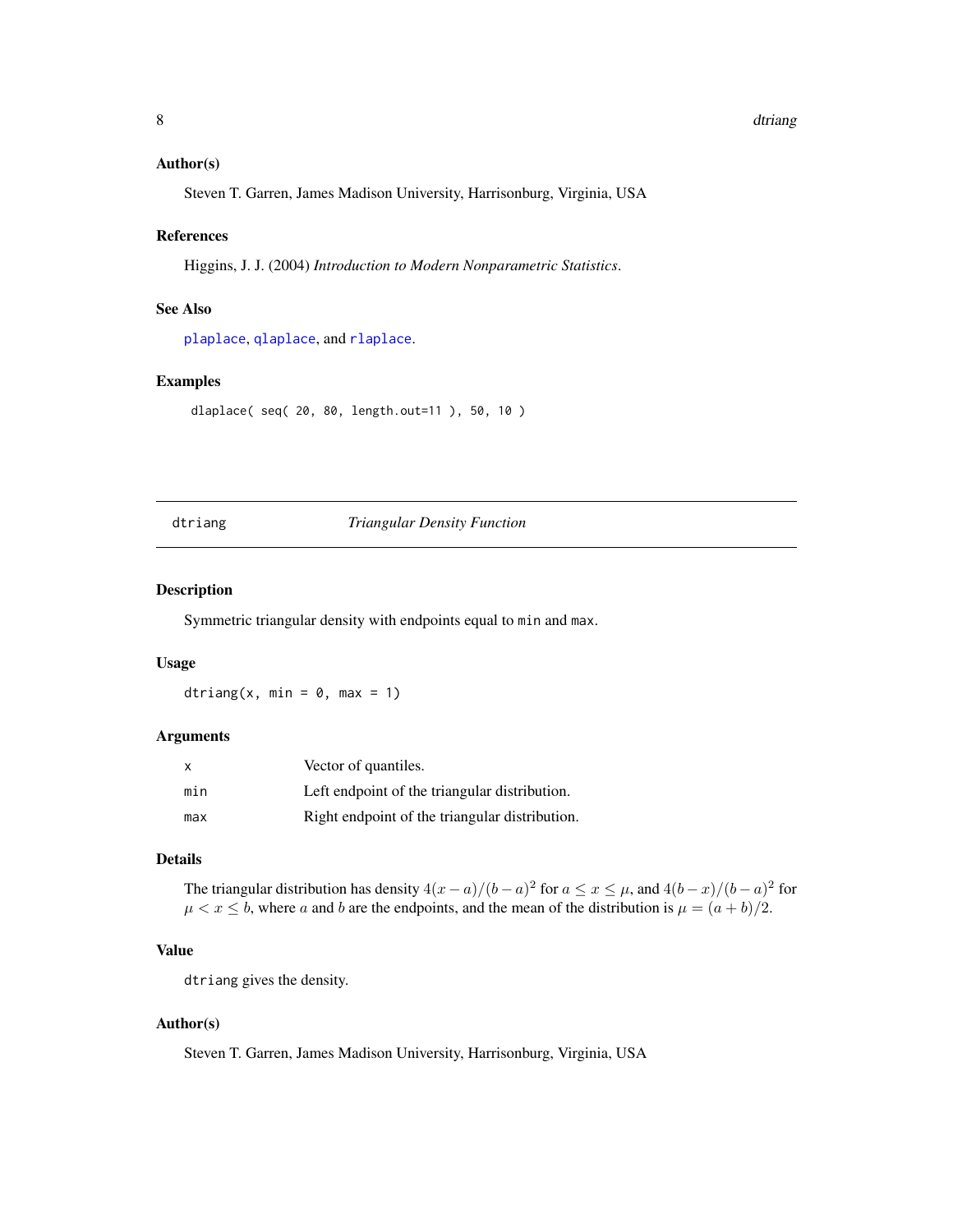#### <span id="page-8-0"></span>fourier 9

# See Also

[ptriang](#page-20-1), [qtriang](#page-22-1), and [rtriang](#page-27-1).

#### Examples

```
dtriang( seq( 100, 200, length.out=11 ), 100, 200 )
```
<span id="page-8-1"></span>fourier *Determining and Graphing Fourier Approximation*

#### Description

The Fourier approximation is determined for any function on domain  $(0, 2\pi)$  and then graphed.

# Usage

fourier(f, order =  $3, ...$ )

# Arguments

| f       | The function to be approximated by Fourier analysis.            |
|---------|-----------------------------------------------------------------|
| order   | Integer; the order of the Fourier transformation.               |
| $\cdot$ | Optional arguments to be passed to the plot function (see par). |

# Details

The numerical output consists of  $a_0/2, a_1, ..., a_n, b_1, ..., b_2$ . The equation is (constant)  $+a_1cos(x) +$ ... +  $a_n cos(nx) + b_1 sin(x) + ... + b_n sin(nx)$ .

## Value

constant The constant term. cosine.coefficients The coefficients for the cosine terms. sine.coefficients The coefficients for the sine terms.

# Note

The formulas computed within fourier are based on the textbook by Larson (2013).

#### Author(s)

Steven T. Garren, James Madison University, Harrisonburg, Virginia, USA

# References

Larson, R. (2013) *Elementary Linear Algebra*, 7th edition.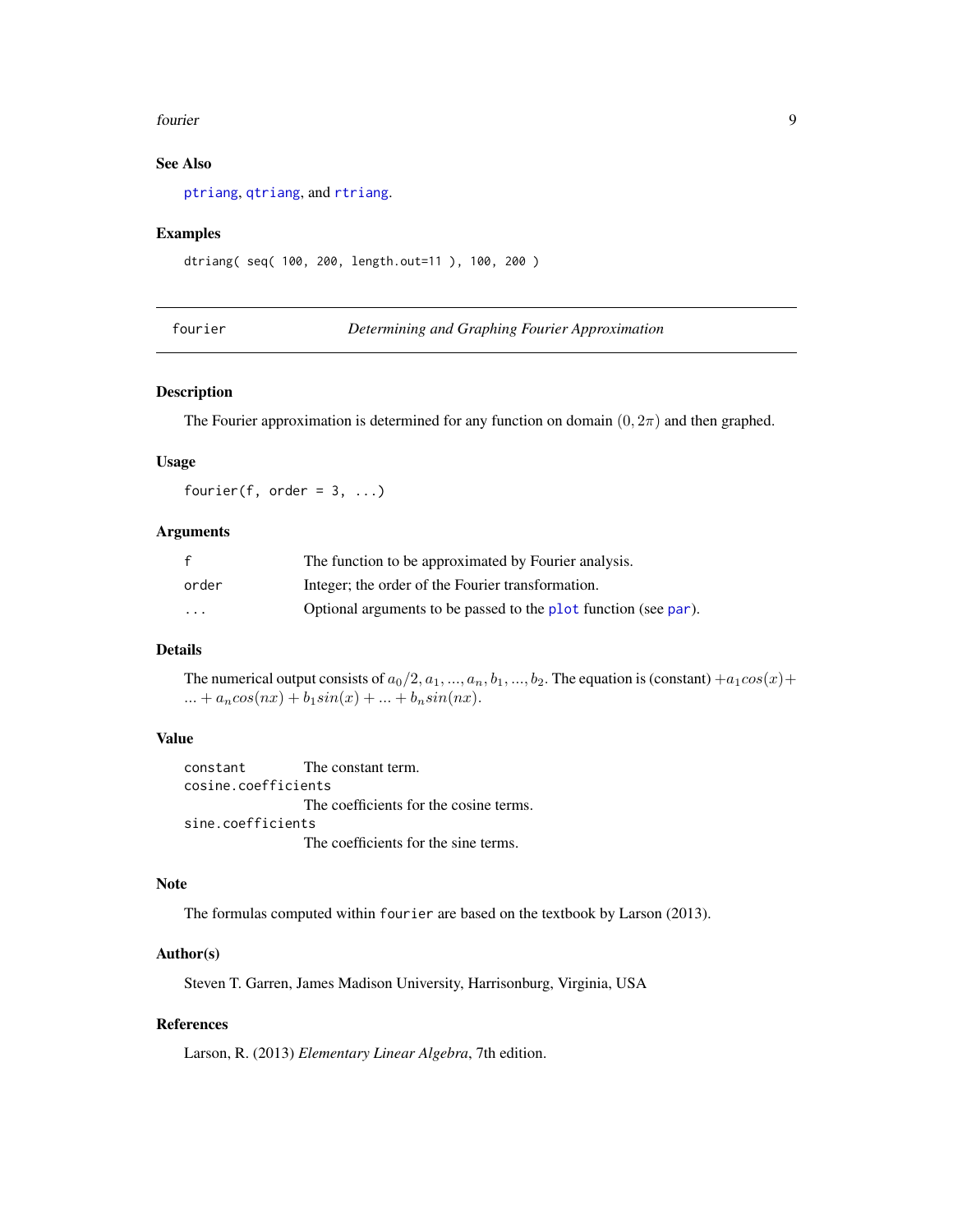# Examples

```
par( mfrow=c(2,2) )
fourier( function(x){ exp(-x)*(x-pi) }, 4 )
fourier( function(x){ exp(-x) }, 7 )
fourier( function(x){ (x-pi) }, 5 )
fourier( function(x){ (x-pi)^2 } )
par( mfrow=c(1,1) )
```
<span id="page-9-1"></span>

latin *Latin Square*

# Description

Generates a Latin square, which is either standard or based on randomized rows and columns.

#### Usage

latin(n, random = TRUE)

# Arguments

| n      | An integer between 2 and 26, inclusively, denoting the number of treatment     |
|--------|--------------------------------------------------------------------------------|
|        | groups.                                                                        |
| random | Logical; if TRUE (default), a Latin square with randomized rows and columns is |
|        | produced. If FALSE, a standard non-random Latin square is produced.            |

# Details

The Latin square is produced in matrix format with treatments labeled as *A*, *B*, *C*, etc.

# Author(s)

Steven T. Garren, James Madison University, Harrisonburg, Virginia, USA

## See Also

[design.lsd](#page-0-0) in *R*-package [agricolae](#page-0-0)

## Examples

```
latin( 5, random=FALSE )
latin( 6 ) # Default is random=TRUE
```
<span id="page-9-0"></span>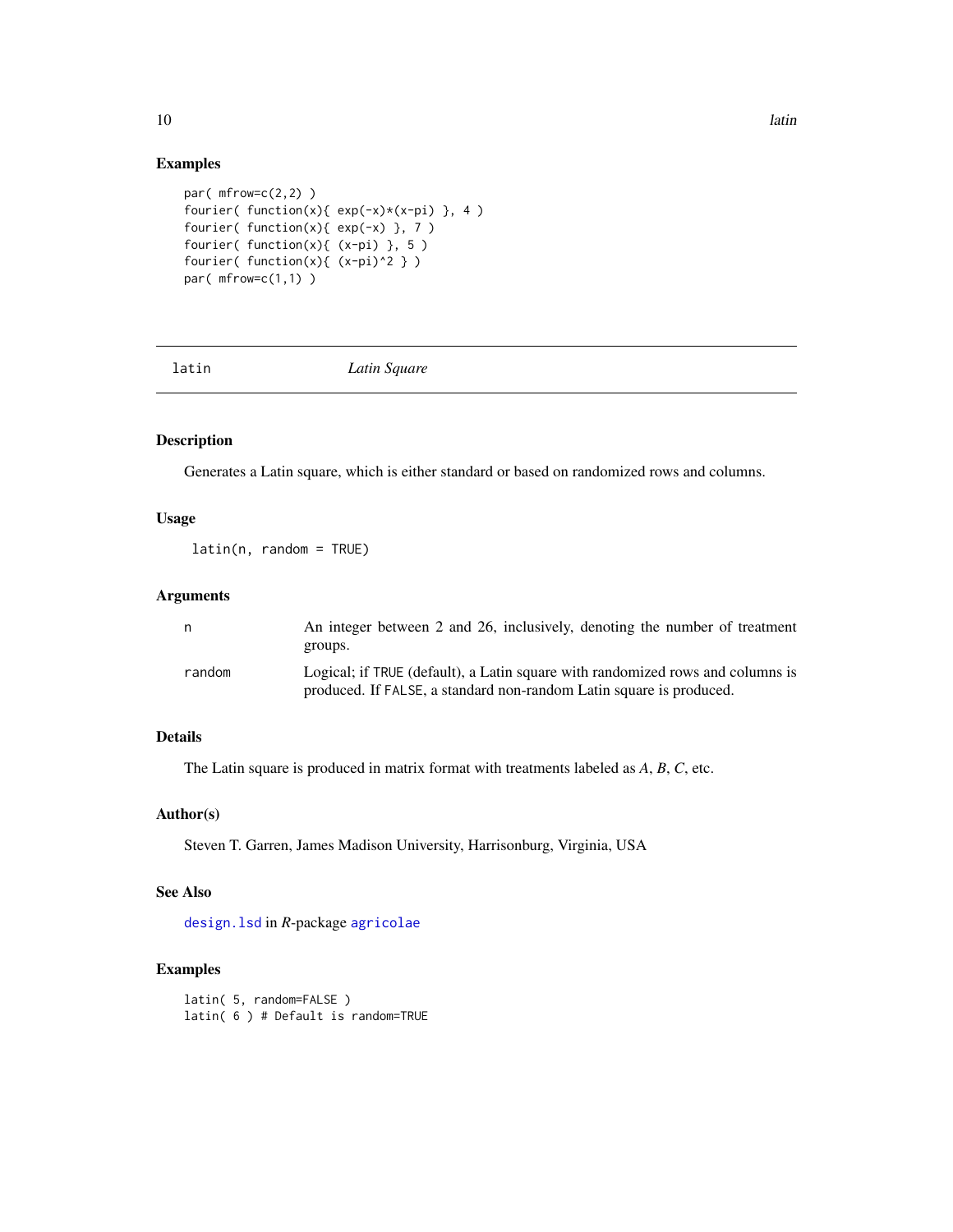<span id="page-10-1"></span><span id="page-10-0"></span>

Constructs a line graph.

# Usage

 $lineGraph(x, freq = TRUE, prob = NULL, col = "red", ...)$ 

# Arguments

| $\mathsf{x}$ | Vector of numerical observations to be graphed.                                                                                                           |
|--------------|-----------------------------------------------------------------------------------------------------------------------------------------------------------|
| freg         | Logical; if freq is FALSE or prob sums to 1, then relative frequencies are<br>graphed; otherwise, frequencies are graphed.                                |
| prob         | Vector of the probabilities or weights on x, and does not need to sum to one. If<br>prob is NULL, then all x values are equally weighted. Also, see freq. |
| col          | The color of the plotted lines. Type colors () for selections.                                                                                            |
|              | Optional arguments to plot.                                                                                                                               |

## Author(s)

Steven T. Garren, James Madison University, Harrisonburg, Virginia, USA

# See Also

[hist](#page-0-0)

# Examples

```
par( mfrow=c(2,2) )
lineGraph( c( rep(6,4), rep(9,7), rep(3,5), 5, 8, 8 ) )
lineGraph( c( rep(6,4), rep(9,7), rep(3,5), 5, 8, 8 ), FALSE, col="purple" )
lineGraph( 11:14, , c( 12, 9, 17, 5 ), col="blue" )
lineGraph( 0:10, FALSE, dbinom(0:10,10,0.4), col="darkgreen",
  main="Binomial(n=10,p=0.4) probabilities" )
par(mfrow=c(1,1))
```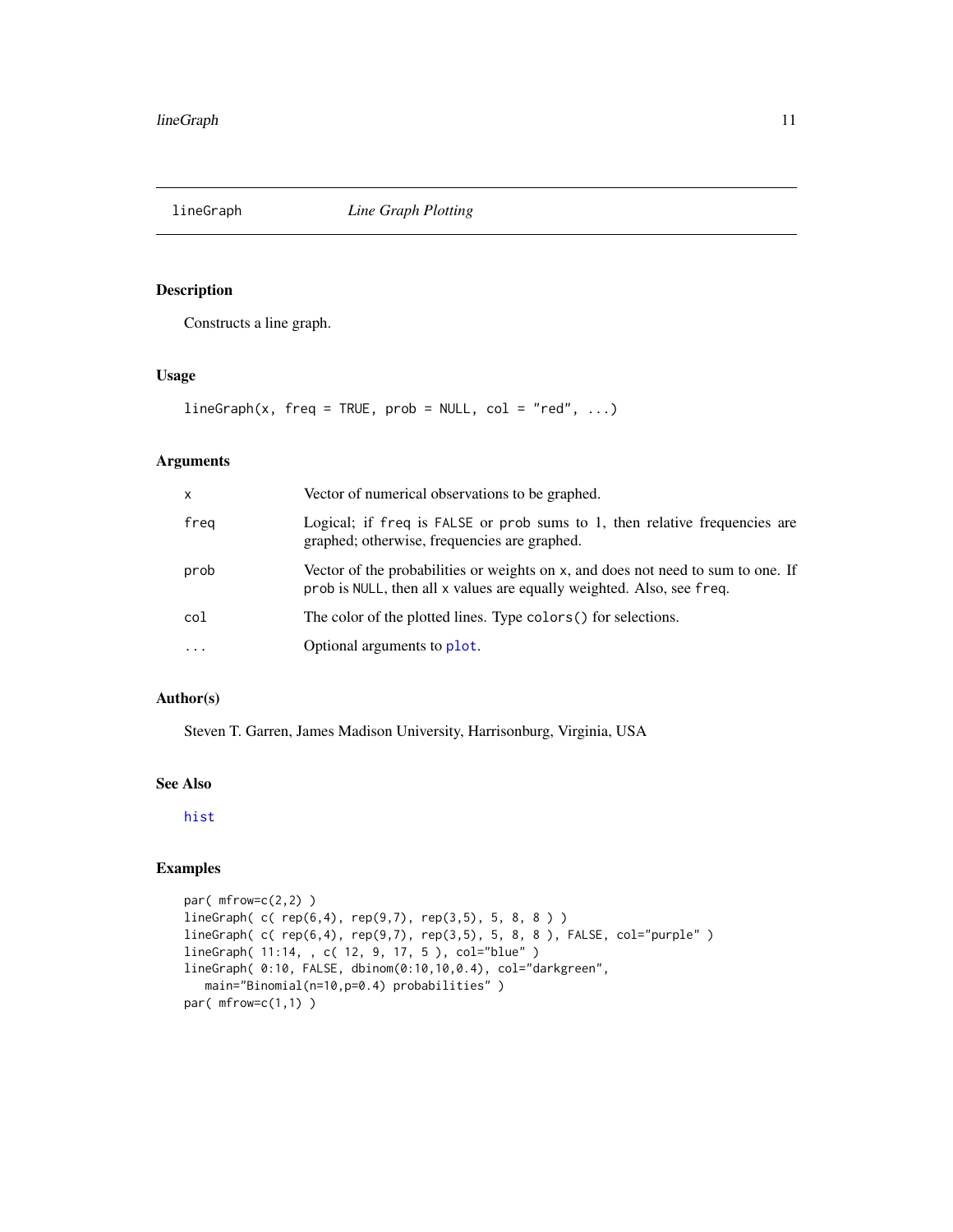<span id="page-11-1"></span><span id="page-11-0"></span>

A permutation test is performed based on Pearson and Spearman correlations.

#### Usage

```
perm.cor.test(x, y = NULL, alternative = c("two.sided", "less", "greater"),
             method = c("pearson", "spearman"), num.sim = 20000)
```
#### Arguments

| $\times$    | Numeric vector of design variable if y is not NULL, or N by 2 data frame or<br>matrix of design and response variables if y is NULL.                                          |
|-------------|-------------------------------------------------------------------------------------------------------------------------------------------------------------------------------|
| y           | Numeric vector of response variable, and should be NULL if $x$ is an N by 2 data<br>frame or matrix.                                                                          |
| alternative | A character string specifying the alternative hypothesis, and must be one of<br>"two.sided" (default), "greater" or "less". Only the initial letter needs to<br>be specified. |
| method      | A character string specifying the type of correlation, and must be one of "pearson"<br>(default) or "spearman". Only the initial letter needs to be specified.                |
| num.sim     | The number of simulations generated.                                                                                                                                          |

#### Details

The p-value is estimated by randomly generating the permutations, and is hence not exact. The larger the value of num.sim the more precise the estimate of the p-value, but also the greater the computing time. Thus, the p-value is not based on asymptotic approximation. The output states more details about the permutation test, such as the values of method and num.sim.

# Value

| alternative | Same as the input.                   |
|-------------|--------------------------------------|
| p.value     | The p-value of the permutation test. |

#### Note

The formulas computed within perm.cor.test are based on the textbook by Higgins (2004).

#### Author(s)

Steven T. Garren, James Madison University, Harrisonburg, Virginia, USA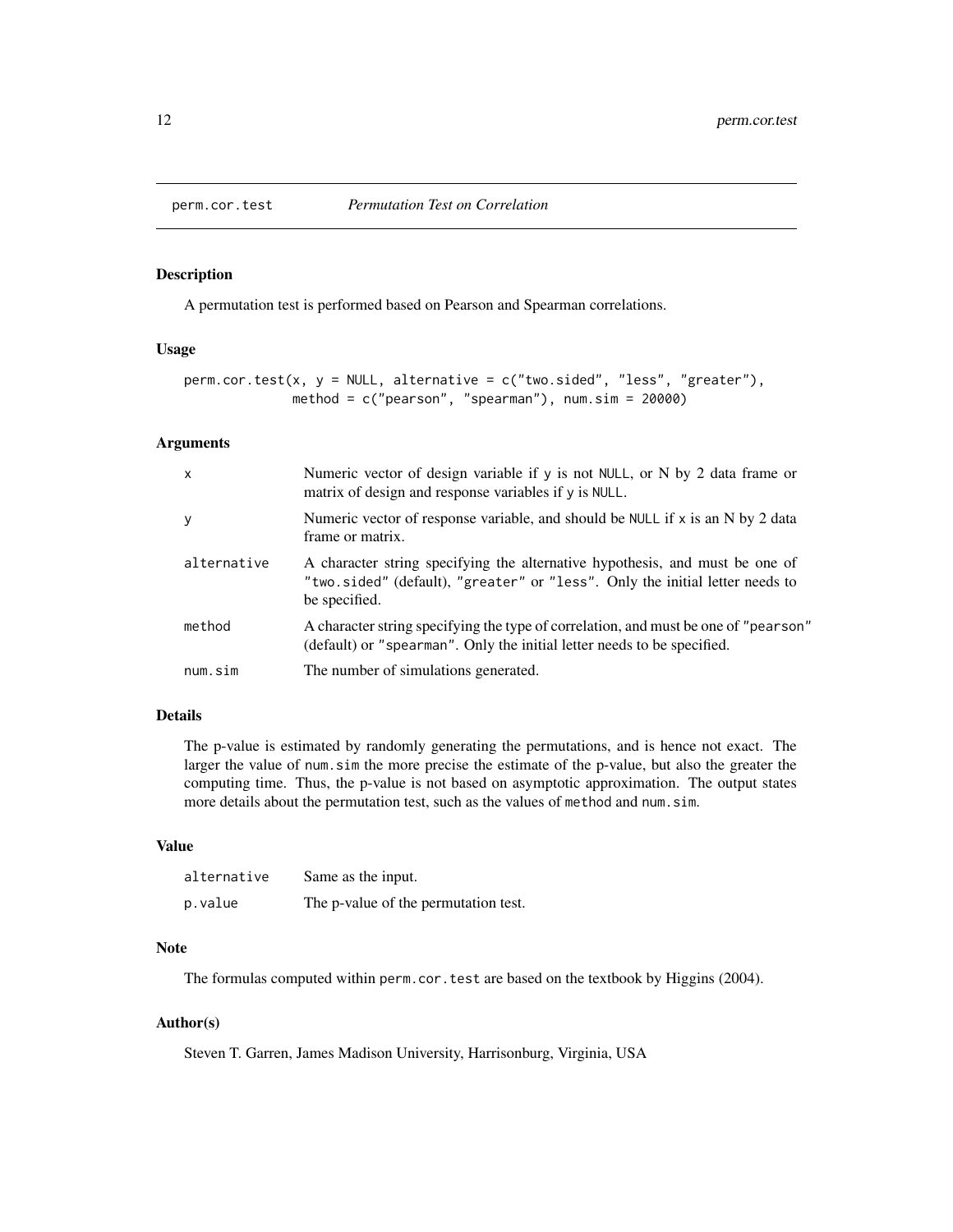#### <span id="page-12-0"></span>perm.f.test 13

#### References

Higgins, J. J. (2004) *Introduction to Modern Nonparametric Statistics*.

#### See Also

[cor](#page-0-0), [cor.test](#page-0-0), and [perm.test](#page-13-1).

#### Examples

```
perm.cor.test( c( 4, 6, 8, 11 ), c( 19, 44, 15, 13 ), "less", "pearson" )
perm.cor.test( c( 4, 6, 8, 11 ), c( 19, 44, 15, 13 ), "less", "spearman" )
```
<span id="page-12-1"></span>perm.f.test *Permutation Test on the F-statistic*

#### Description

A permutation F-test is performed, and a one-way analysis of variance F-test is performed.

#### Usage

```
perm.f.test(response, treatment = NULL, num.sim = 20000)
```
#### Arguments

| response  | Numeric vector of responses if treatment is not NULL. If treatment is NULL, then<br>response must be an N by 2 data frame or matrix, such that the first column<br>represents response and the second column represents treatment. |
|-----------|------------------------------------------------------------------------------------------------------------------------------------------------------------------------------------------------------------------------------------|
| treatment | Vector of treatments, which need not be numerical. If response is an N by 2<br>data frame or matrix, then treatment should be set to NULL.                                                                                         |
| num.sim   | The number of simulations performed. If num, sim is smaller than one, then the<br>permutation test is not performed.                                                                                                               |

# Details

The one-way analysis of variance F-test is performed, regardless of the value of num.sim. The permutation F-test is performed whenever num.sim is at least 1. The p-value of the permutation F-test is estimated by randomly generating the permutations, and is hence not exact. The larger the value of num.sim the more precise the estimate of the p-value of the permutation F-test, but also the greater the computing time. Thus, the p-value of the permutation F-test is not based on asymptotic approximation.

#### Value

The output consists of results from calling [aov](#page-0-0) and from the permutation F-test.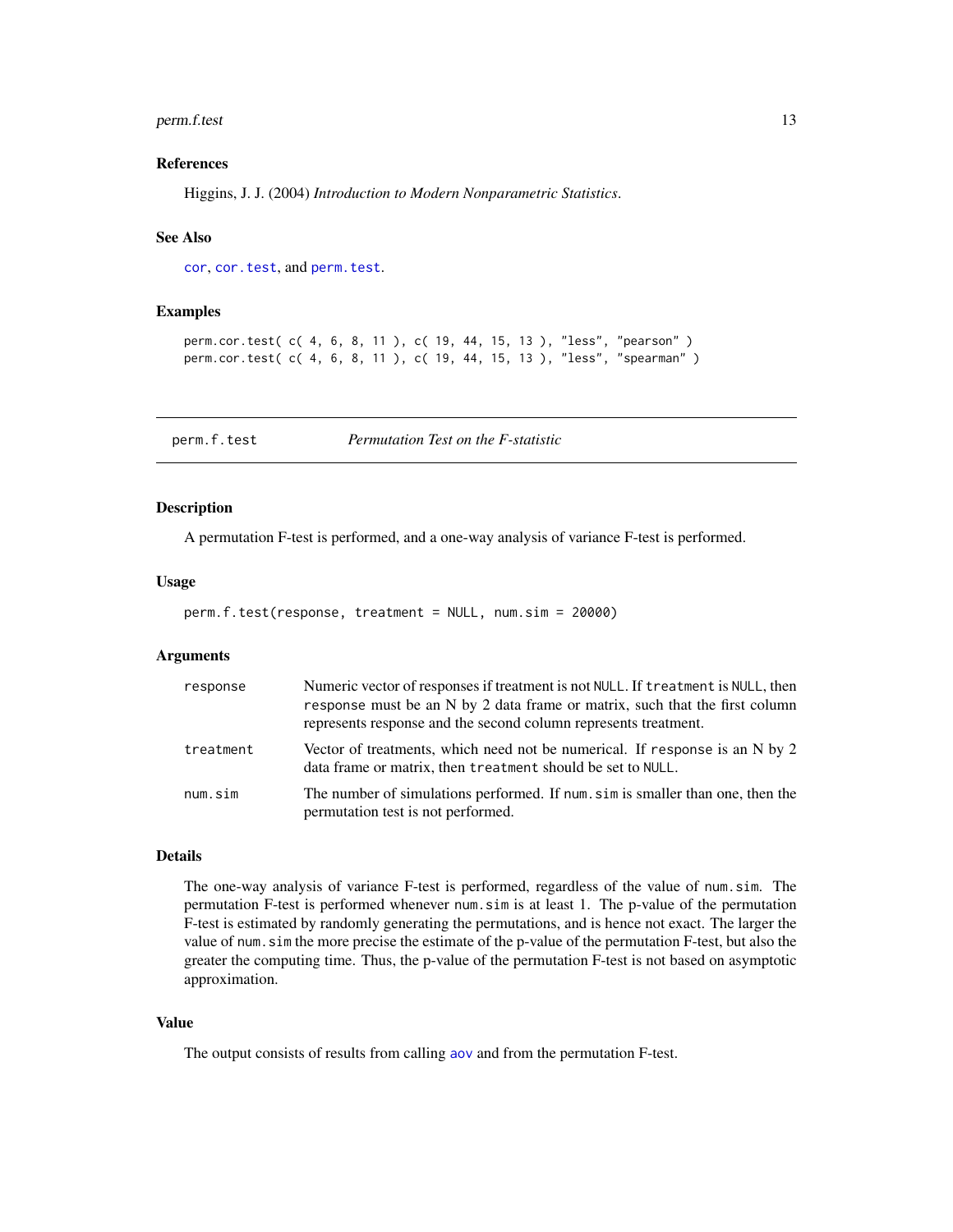# <span id="page-13-0"></span>Note

The formulas computed within perm.f.test are based on the textbook by Higgins (2004).

#### Author(s)

Steven T. Garren, James Madison University, Harrisonburg, Virginia, USA

#### References

Higgins, J. J. (2004) *Introduction to Modern Nonparametric Statistics*.

#### See Also

[aov](#page-0-0) and [perm.test](#page-13-1).

# Examples

perm.f.test( c( 14,6,5,2,54,7,9,15,11,13,12 ), rep( c("I","II","III"), c(4,4,3) ) )

<span id="page-13-1"></span>perm.test *Permutation Test*

#### Description

Performs one-sample and two-sample permutation tests on vectors of data.

#### Usage

```
perm.test(x, y = NULL, alternative = c("two.sided", "less", "greater"), mu = 0,
   paired = FALSE, all.perms = TRUE, num.sim = 20000, plot = FALSE, stat = mean, ...)
```
#### Arguments

| $\times$    | A (non-empty) numeric vector of data values.                                                                                                                                                                                    |
|-------------|---------------------------------------------------------------------------------------------------------------------------------------------------------------------------------------------------------------------------------|
| У           | An optional numeric vector data values.                                                                                                                                                                                         |
| alternative | A character string specifying the alternative hypothesis, and must be one of<br>"two.sided" (default), "greater" or "less". Only the initial letter needs to<br>be specified.                                                   |
| mu          | A number indicating the null value of the location parameter (or the difference<br>in location parameters if performing a two-sample test).                                                                                     |
| paired      | Logical, indicating whether or not a two-sample test should be paired, and is<br>ignored for a one-sample test.                                                                                                                 |
| all.perms   | Logical. The exact p-value is attempted when all perms (i.e., all permutations)<br>is TRUE (default), and is simulated when all, perms is FALSE or when computing<br>an exact p-value requires more than num. sim calculations. |
| num.sim     | The upper limit on the number of permutations generated.                                                                                                                                                                        |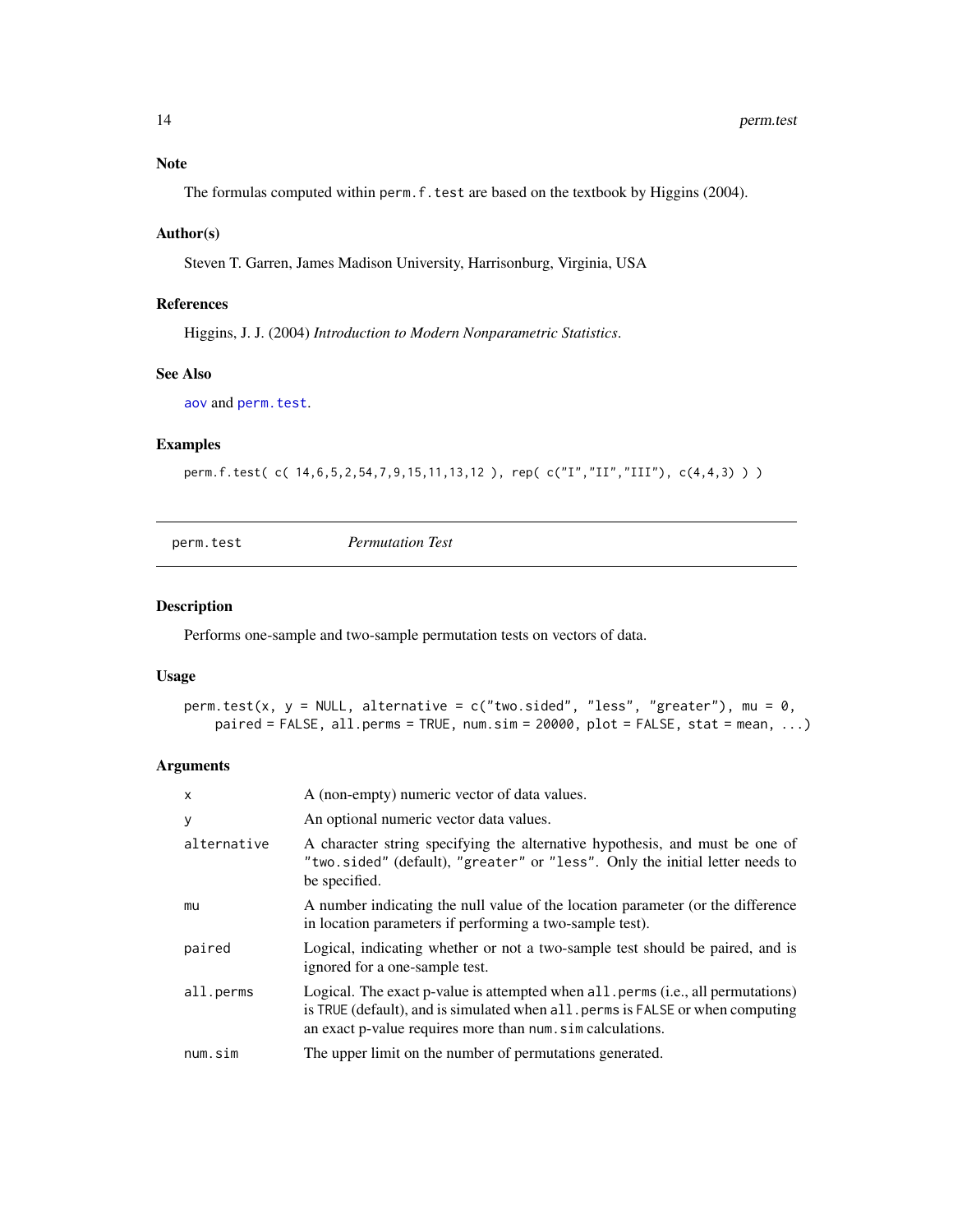#### perm.test 15

| plot | Logical. If TRUE, then plot the histogram of the permutation distribution; other-<br>wise, list the p-value.                                                                                                                                                                    |
|------|---------------------------------------------------------------------------------------------------------------------------------------------------------------------------------------------------------------------------------------------------------------------------------|
| stat | Function, naming the test statistic, such as mean and median.                                                                                                                                                                                                                   |
| .    | Optional arguments to stat; and is the second argument to stat when unspeci-<br>fied. For example, if stat equals mean, then the second argument trim denotes<br>the fraction (0 to 0.5) of observations to be trimmed from each end of x and y<br>before the mean is computed. |

# Details

A paired test using data x and nonNULL y is equivalent to a one-sample test using data x-y. The output states more details about the permutation test, such as one-sample or two-sample, and whether or not the p.value calculated was based on all permutations.

# Value

| alternative | Same as the input.                   |
|-------------|--------------------------------------|
| mu          | Same as the input.                   |
| p.value     | The p-value of the permutation test. |

#### Note

The formulas computed within perm. test are based on the textbook by Higgins (2004).

# Author(s)

Steven T. Garren, James Madison University, Harrisonburg, Virginia, USA

## References

Higgins, J. J. (2004) *Introduction to Modern Nonparametric Statistics*.

#### Examples

```
# One-sample test
```

```
print( x <- rnorm(10,0.5) )
```

```
perm.test( x, stat=median )
```

```
# Two-sample unpaired test
```

```
print( y <- rnorm(13,1) )
```
perm.test( x, y )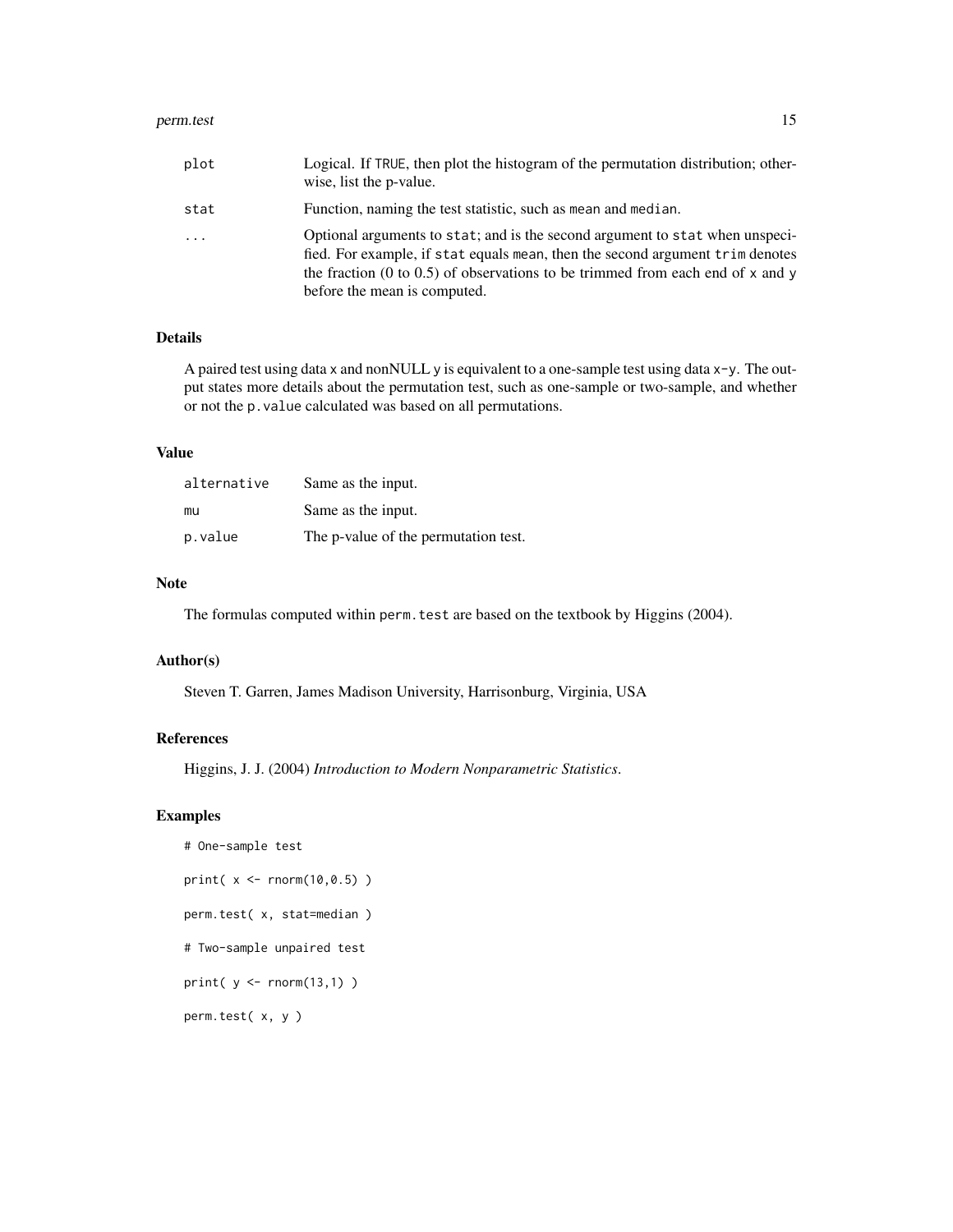<span id="page-15-1"></span><span id="page-15-0"></span>

Laplace (double exponential) cumulative distribution function with mean equal to mean and standard deviation equal to sd.

# Usage

plaplace(q, mean =  $0$ , sd = 1, lower.tail = TRUE)

# Arguments

|            | Vector of quantiles.                                                                  |
|------------|---------------------------------------------------------------------------------------|
| mean       | Population mean.                                                                      |
| sd         | Population standard deviation.                                                        |
| lower.tail | Logical; if TRUE (default), probabilities are $P[X \leq x]$ ; otherwise, $P[X > x]$ . |

# Details

The Laplace distribution has density  $e^{-|x-\mu|\sqrt{2}/\sigma}/(\sigma\sqrt{2})$ 2), where  $\mu$  is the mean of the distribution and  $\sigma$  is the standard deviation.

# Value

plaplace gives the distribution function.

# Note

The formulas computed within plaplace are based on the textbook by Higgins (2004).

# Author(s)

Steven T. Garren, James Madison University, Harrisonburg, Virginia, USA

#### References

Higgins, J. J. (2004) *Introduction to Modern Nonparametric Statistics*.

# See Also

[dlaplace](#page-6-1), [qlaplace](#page-21-1), and [rlaplace](#page-25-1).

#### Examples

plaplace( seq( 20, 80, length.out=11 ), 50, 10 ) plaplace( seq( 20, 80, length.out=11 ), 50, 10, FALSE )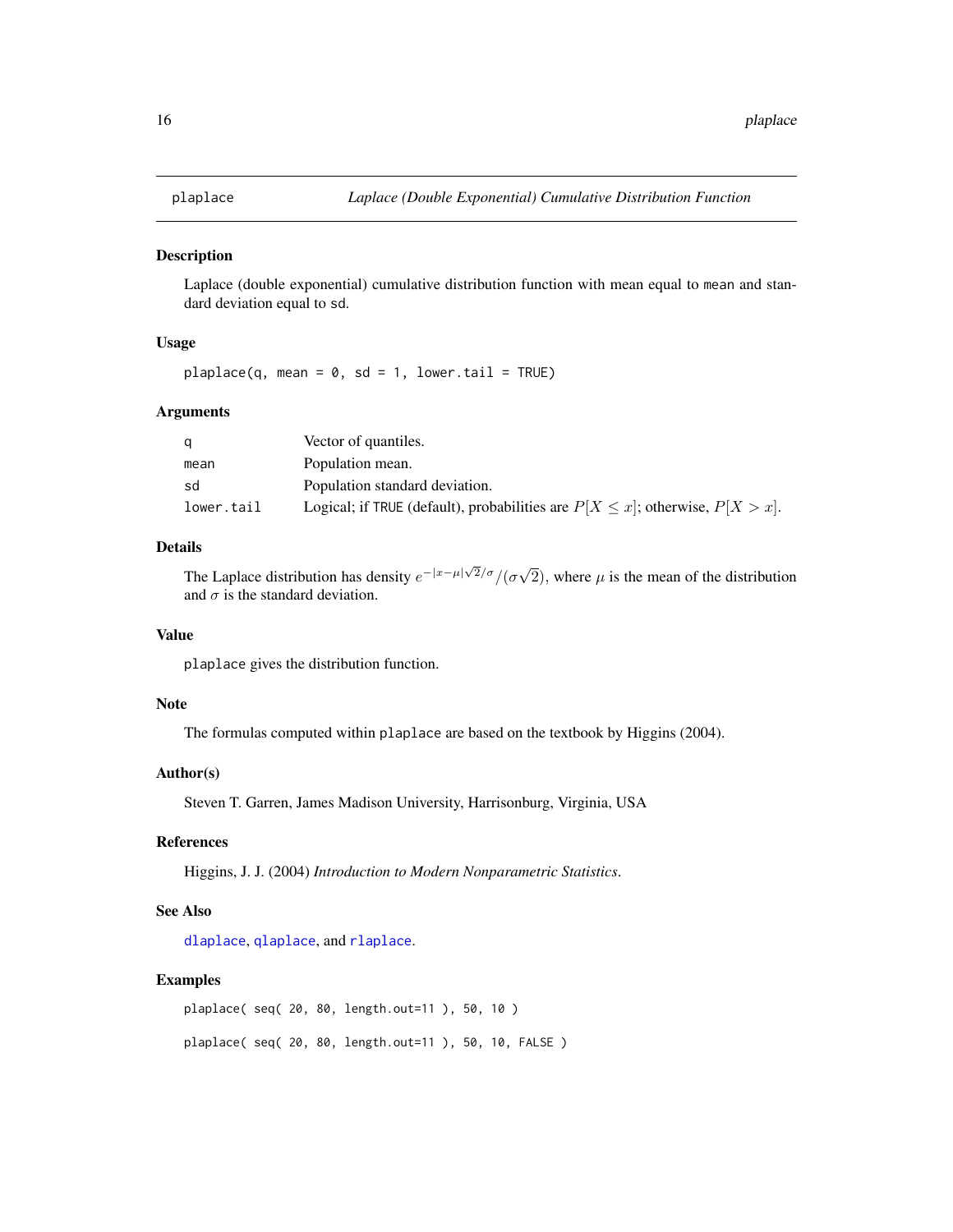<span id="page-16-1"></span><span id="page-16-0"></span>

Plots multiple confidence intervals on the same graph, and determines the proportion of confidence intervals containing the true population mean.

#### Usage

```
plotCI(CI, mu = NULL, plot.midpoints = TRUE,
      col = c("black", "red", "darkgreen", "purple"))
```
# Arguments

| CI  | N by 2 matrix or 2 by N matrix consisting of N two-sided confidence intervals.                                                                                                                                                                   |
|-----|--------------------------------------------------------------------------------------------------------------------------------------------------------------------------------------------------------------------------------------------------|
| mu  | Numeric; the population mean, and is NULL if unknown.                                                                                                                                                                                            |
|     | plot midpoints Logical; plots the midpoints of the confidence intervals if TRUE (default); other-<br>wise, does not plot the midpoints.                                                                                                          |
| col | A vector of size four, specifying the colors of the line representing population<br>mean, confidence intervals not containing the population mean, confidence in-<br>tervals containing the population mean, and the sample means, respectively. |

# Details

The title of the graph states the proportion of the confidence intervals containing the true population mean, when the population mean is not NULL.

#### Author(s)

Steven T. Garren, James Madison University, Harrisonburg, Virginia, USA

# See Also

[CI.t.test](#page-4-1)

#### Examples

```
# Plot fifty 90% confidence intervals, each based on 13 observations from a
# Normal( mean=70, sd=10 ) distribution.
```
plotCI( replicate( 50, t.test( rnorm( 13, 70, 10 ), conf.level=0.9 )\$conf.int ), 70 )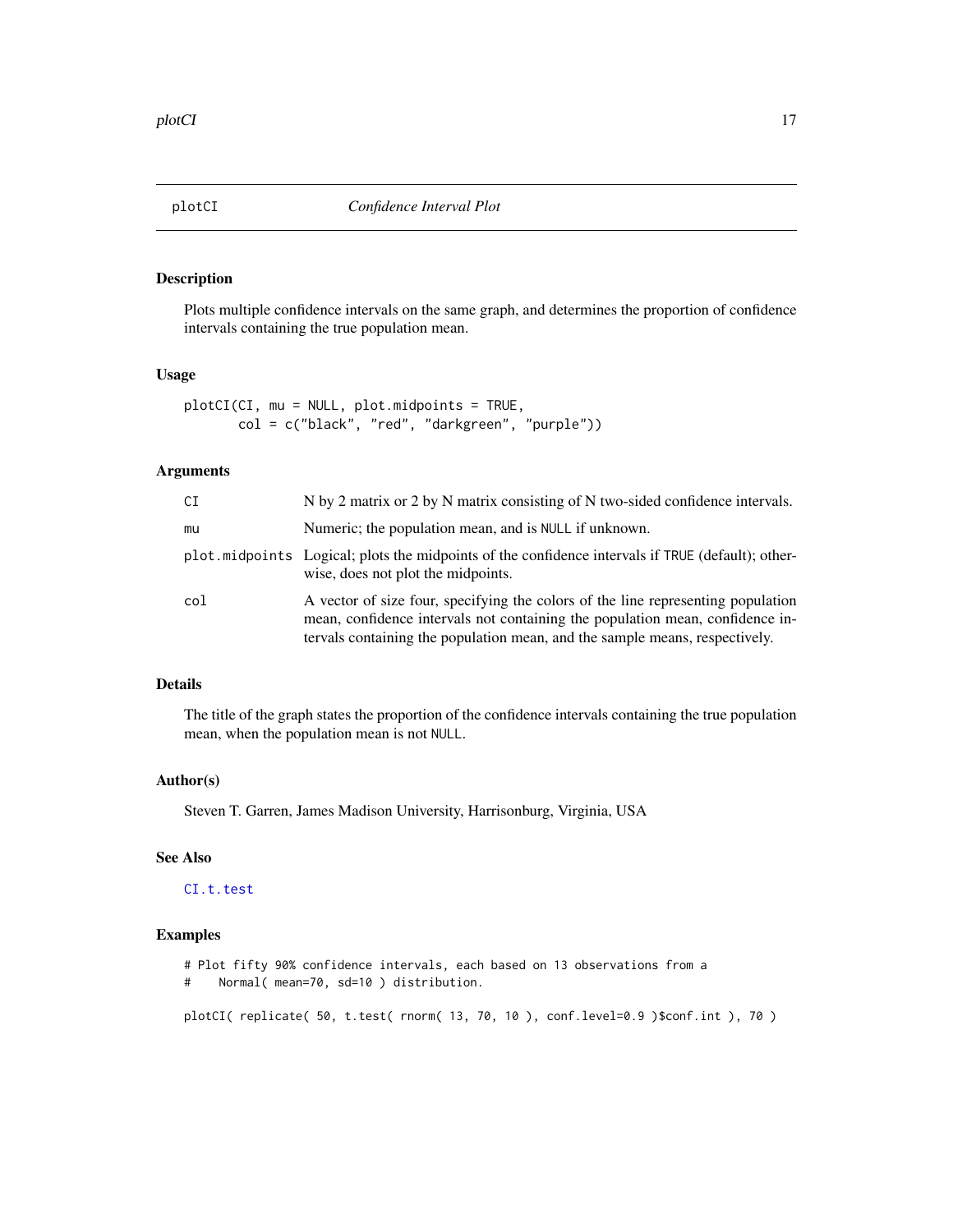<span id="page-17-1"></span><span id="page-17-0"></span>

Graphs one or two empirical cumulative distribution functions on the same plot.

#### Usage

 $plotEcdf(x, y = NULL, col = c("black", "red"))$ 

#### Arguments

| $\mathsf{x}$ | Vector of numerical observations whose empirical cdf is to be graphed.                                                                                                                                                           |
|--------------|----------------------------------------------------------------------------------------------------------------------------------------------------------------------------------------------------------------------------------|
| y            | Optional vector of observations whose empirical cdf is to be graphed.                                                                                                                                                            |
| col          | Scalar or vector of length two, specifying the colors of the two empirical dis-<br>tribution functions. The two colors correspond to $x$ and $y$ , respectively, and<br>preferably should differ. Type colors () for selections. |

#### Author(s)

Steven T. Garren, James Madison University, Harrisonburg, Virginia, USA

#### See Also

# [plot.ecdf](#page-0-0)

# Examples

```
par( mfrow=c(2,2) )
plotEcdf( c(2,4,9,6), c(1,7,11,3,8) )
plotEcdf( c(2,4,9,6), c(1,7,11,3), col=c("navyblue", "orange") )
plotEcdf( c(11,5,3), c(3,7,9), col=c("tomato","darkgreen") )
plotEcdf( c(15,19,11,4,6), col="purple" )
par( mfrow=c(1,1) )
```
<span id="page-17-2"></span>plotVector *Plotting Vector Addition*

#### Description

Plots one or two 2-dimensional vectors along with their vector sum.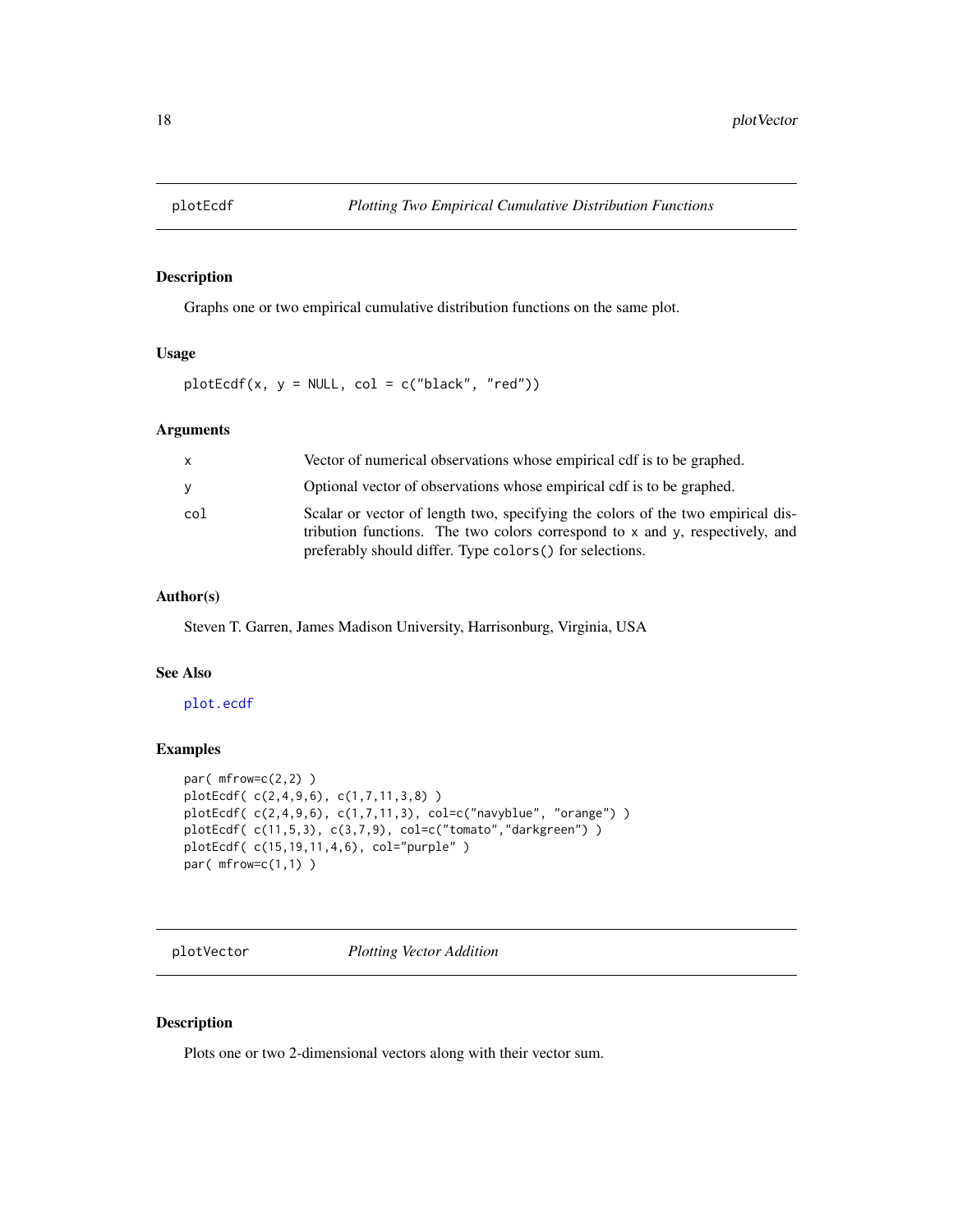# <span id="page-18-0"></span>plotVector 19

# Usage

```
plotVector(x1, y1, x2 = NULL, y2 = NULL, add. vectors = TRUE,col = c("black", "red", "darkgreen", "purple", \n    line = 8, font = 2,font.lab = 2, las = 1, cex.lab = 1.3, cex.axis = 2, usr = NULL, ...)
```
# Arguments

| х1          | Value on the x-axis of the first vector.                                                                                                                                 |
|-------------|--------------------------------------------------------------------------------------------------------------------------------------------------------------------------|
| у1          | Value on the y-axis of the first vector.                                                                                                                                 |
| x2          | Value on the x-axis of the second vector.                                                                                                                                |
| y2          | Value on the y-axis of the second vector.                                                                                                                                |
| add.vectors | Logical; if TRUE (default), display the vector sum.                                                                                                                      |
| col         | A vector of size four, specifying the colors of the first vector, the second vector,<br>the vector sum, and parallel lines, respectively. Type colors () for selections. |
| lwd         | The line width of the vectors.                                                                                                                                           |
| font        | An integer specifying which font to use for text.                                                                                                                        |
| font.lab    | The font to be used for x and y labels.                                                                                                                                  |
| las         | Numeric in $(0,1,2,3)$ ; the style of axis labels.                                                                                                                       |
| cex.lab     | The magnification to be used for x and y labels.                                                                                                                         |
| cex.axis    | The magnification to be used for axis annotation.                                                                                                                        |
| usr         | A vector of the form $c(x1, x2, y1, y2)$ giving the extremes of the user coordi-<br>nates of the plotting region.                                                        |
| $\cdots$    | Optional arguments to be passed to the plot function (see par).                                                                                                          |
|             |                                                                                                                                                                          |

## Author(s)

Steven T. Garren, James Madison University, Harrisonburg, Virginia, USA

# See Also

[plot](#page-0-0) and [curve](#page-0-0).

# Examples

```
par(mfrow=c(2,2))
```
- # Vectors (2,8) and (4,-3) and their vector sum. plotVector( 2, 8, 4, -3 )
- # Colinear vectors  $(-3,6)$  and  $(-1,2)$ . plotVector( -3, 6, -1, 2, add=FALSE, col=c("red","black") )
- # Colinear vectors  $(-1,2)$  and  $(3,-6)$ . plotVector( -1, 2, 3, -6, add=FALSE )

# Vectors (2,3) and (5,-4)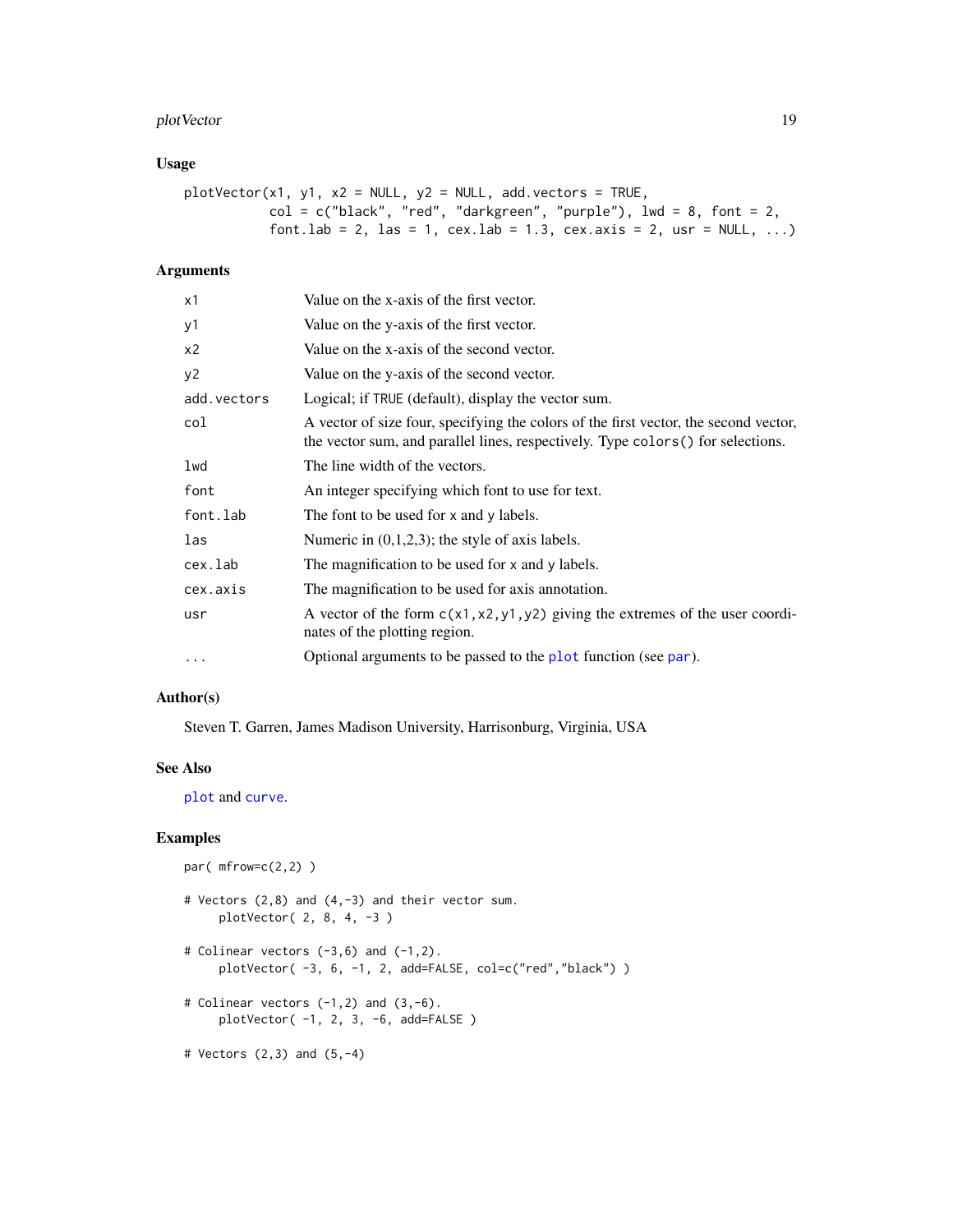```
plotVector( 2, 3, 5, -4, add=FALSE, usr=c( -5, 5, -4, 7) )
par( mfrow=c(1,1) )
```
<span id="page-19-1"></span>power.binom.test *Power Calculations for Exact Binomial Test*

# Description

Compute the power of the binomial test of a simple null hypothesis about a population median.

#### Usage

```
power.binom.test(n, alpha = 0.05, alternative = c("two.sided", "less", "greater"),
                 null.median, alt.pdist, ...)
```
# Arguments

| n           | The sample size.                                                                                                                                                                      |
|-------------|---------------------------------------------------------------------------------------------------------------------------------------------------------------------------------------|
| alpha       | Probability of Type I error.                                                                                                                                                          |
| alternative | A character string specifying the alternative hypothesis, and must be one of<br>"two.sided" (default), "greater" or "less". Only the initial letter needs to<br>be specified.         |
| null.median | The population median under the null hypothesis.                                                                                                                                      |
| alt.pdist   | Name of the cumulative distribution function under the alternative distribution.<br>Some options include pnorm, pexp, pcauchy, plaplace, pt, pchisq, pf, ptriang, punif, pbinom, pged |
| $\ddotsc$   | Optional arguments to alt. polist, excluding the first argument of alt. polist.<br>See the examples below.                                                                            |

# Value

Power of the test.

#### Author(s)

Steven T. Garren, James Madison University, Harrisonburg, Virginia, USA

#### References

Higgins, J. J. (2004) *Introduction to Modern Nonparametric Statistics*.

#### See Also

[power.t.test](#page-0-0)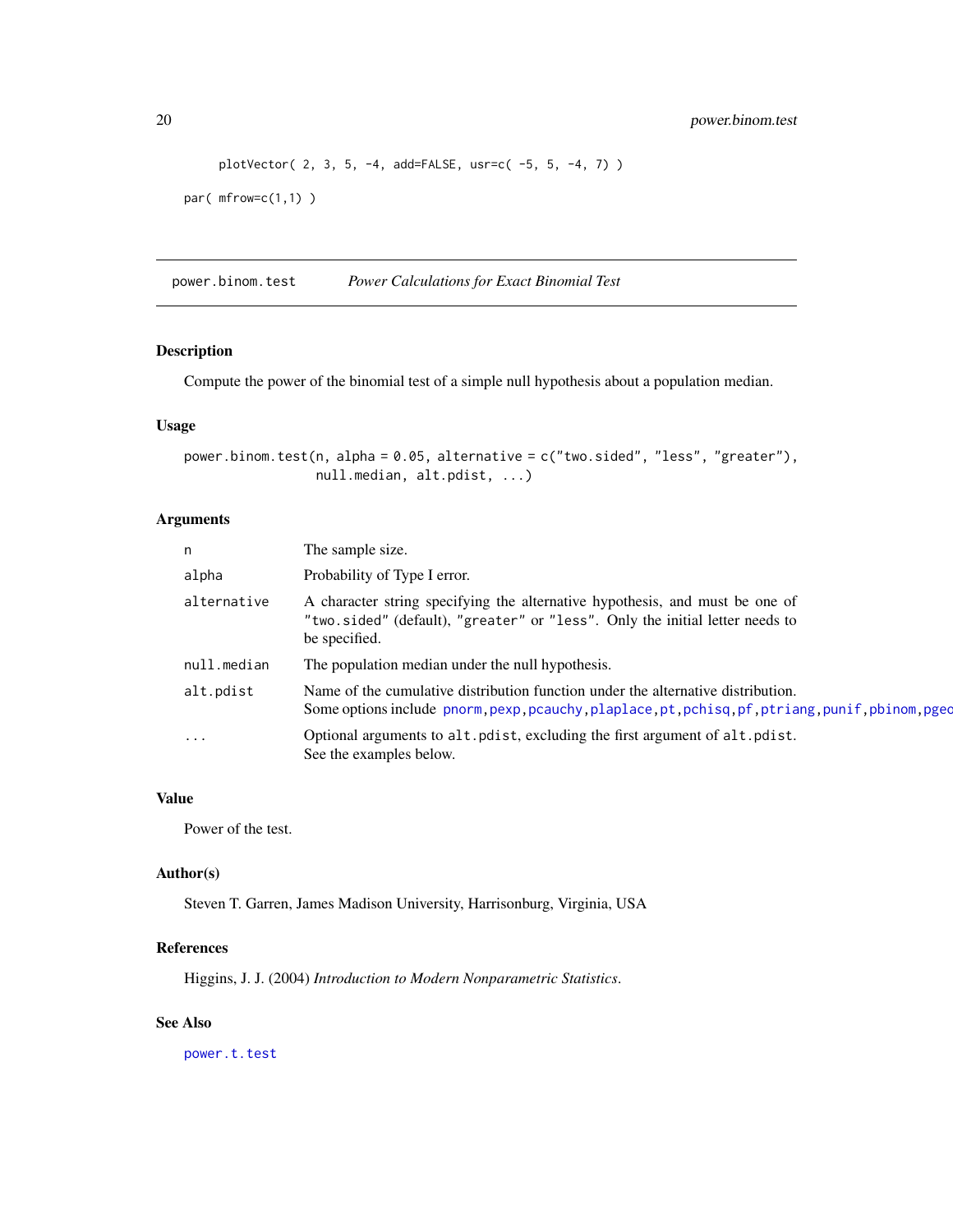#### <span id="page-20-0"></span>ptriang 21

#### Examples

```
# Alternative distribution is Normal( mean=55.7, sd=2.5 ).
power.binom.test( 30, 0.05, "greater", 55, pnorm, 55.7, 2.5 )
# Alternative distribution is Laplace( mean=55.7, sd=2.5 ).
power.binom.test( 30, 0.05, "greater", 55, plaplace, 55.7, 2.5 )
```
<span id="page-20-1"></span>ptriang *Triangular Cumulative Distribution Function*

#### Description

Triangular cumulative distribution function with endpoints equal to min and max.

#### Usage

ptriang(q, min =  $0$ , max = 1, lower.tail = TRUE)

#### Arguments

|            | Vector of quantiles.                                                                  |
|------------|---------------------------------------------------------------------------------------|
| min        | Left endpoint of the triangular distribution.                                         |
| max        | Right endpoint of the triangular distribution.                                        |
| lower.tail | Logical; if TRUE (default), probabilities are $P[X \leq x]$ ; otherwise, $P[X > x]$ . |

# Details

The triangular distribution has density  $4(x-a)/(b-a)^2$  for  $a \le x \le \mu$ , and  $4(b-x)/(b-a)^2$  for  $\mu < x \leq b$ , where a and b are the endpoints, and the mean of the distribution is  $\mu = (a + b)/2$ .

#### Value

ptriang gives the distribution function.

#### Author(s)

Steven T. Garren, James Madison University, Harrisonburg, Virginia, USA

#### See Also

[dtriang](#page-7-1), [qtriang](#page-22-1), and [rtriang](#page-27-1).

# Examples

```
ptriang( seq( 100, 200, length.out=11 ), 100, 200 )
ptriang( seq( 100, 200, length.out=11 ), 100, 200, FALSE )
```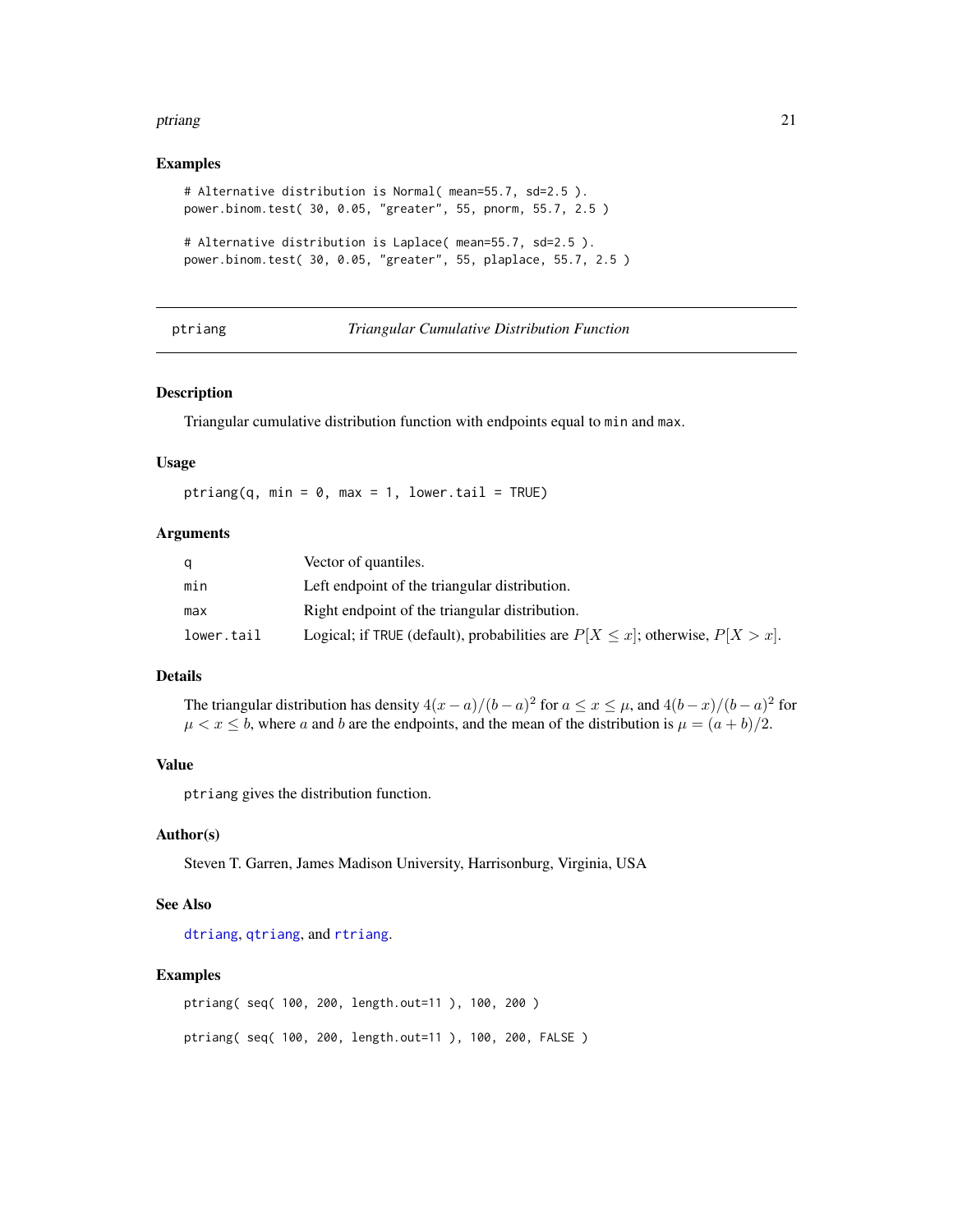<span id="page-21-1"></span><span id="page-21-0"></span>

Laplace (double exponential) quantile function with mean equal to mean and standard deviation equal to sd.

# Usage

qlaplace(p, mean =  $0$ , sd = 1, lower.tail = TRUE)

# Arguments

|            | Vector of probabilities.                                                              |
|------------|---------------------------------------------------------------------------------------|
| mean       | Population mean.                                                                      |
| sd         | Population standard deviation.                                                        |
| lower.tail | Logical; if TRUE (default), probabilities are $P[X \leq x]$ ; otherwise, $P[X > x]$ . |

# Details

The Laplace distribution has density  $e^{-|x-\mu|\sqrt{2}/\sigma}/(\sigma\sqrt{2})$ 2), where  $\mu$  is the mean of the distribution and  $\sigma$  is the standard deviation.

# Value

qlaplace gives the quantile function.

# Note

The formulas computed within qlaplace are based on the textbook by Higgins (2004).

# Author(s)

Steven T. Garren, James Madison University, Harrisonburg, Virginia, USA

#### References

Higgins, J. J. (2004) *Introduction to Modern Nonparametric Statistics*.

# See Also

[dlaplace](#page-6-1), [plaplace](#page-15-1), and [rlaplace](#page-25-1).

#### Examples

# 5th, 15th, 25th, ..., 95th percentiles from a Laplace( 50, 10 ) distribution.

qlaplace( seq( 0.05, 0.95, length.out=11 ), 50, 10 )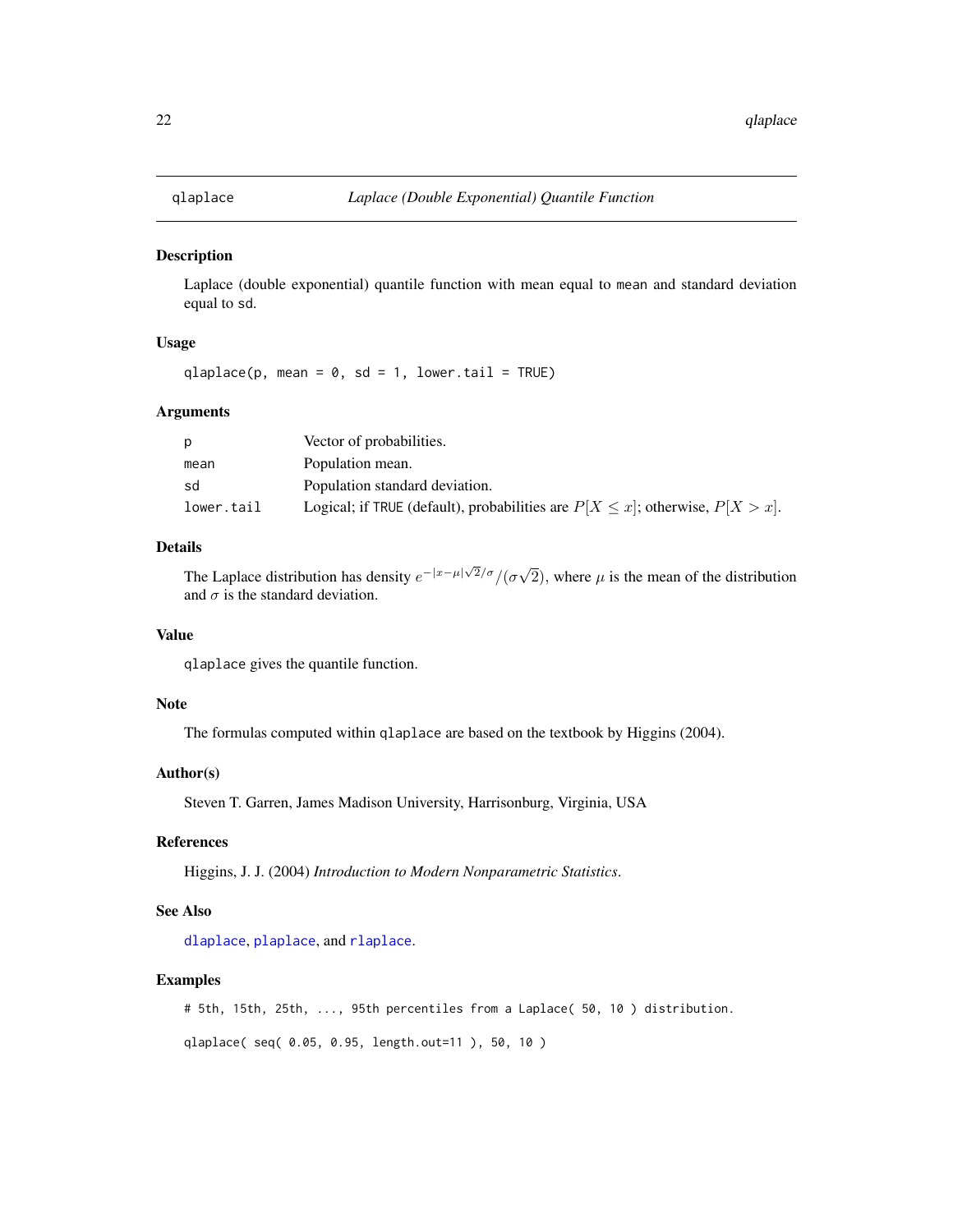<span id="page-22-1"></span><span id="page-22-0"></span>

Symmetric triangular density with endpoints equal to min and max.

# Usage

qtriang(p, min =  $0$ , max = 1)

# Arguments

| р   | Vector of probabilities.                       |
|-----|------------------------------------------------|
| min | Left endpoint of the triangular distribution.  |
| max | Right endpoint of the triangular distribution. |

# Details

The triangular distribution has density  $4(x-a)/(b-a)^2$  for  $a \le x \le \mu$ , and  $4(b-x)/(b-a)^2$  for  $\mu < x \leq b$ , where a and b are the endpoints, and the mean of the distribution is  $\mu = (a + b)/2$ .

# Value

qtriang gives the quantile function.

#### Author(s)

Steven T. Garren, James Madison University, Harrisonburg, Virginia, USA

# See Also

[dtriang](#page-7-1), [ptriang](#page-20-1), and [rtriang](#page-27-1).

# Examples

# 5th, 15th, 25th, ..., 95th percentiles from a Triangular( 100, 200 ) distribution.

qtriang( seq( 0.05, 0.95, length.out=11 ), 100, 200 )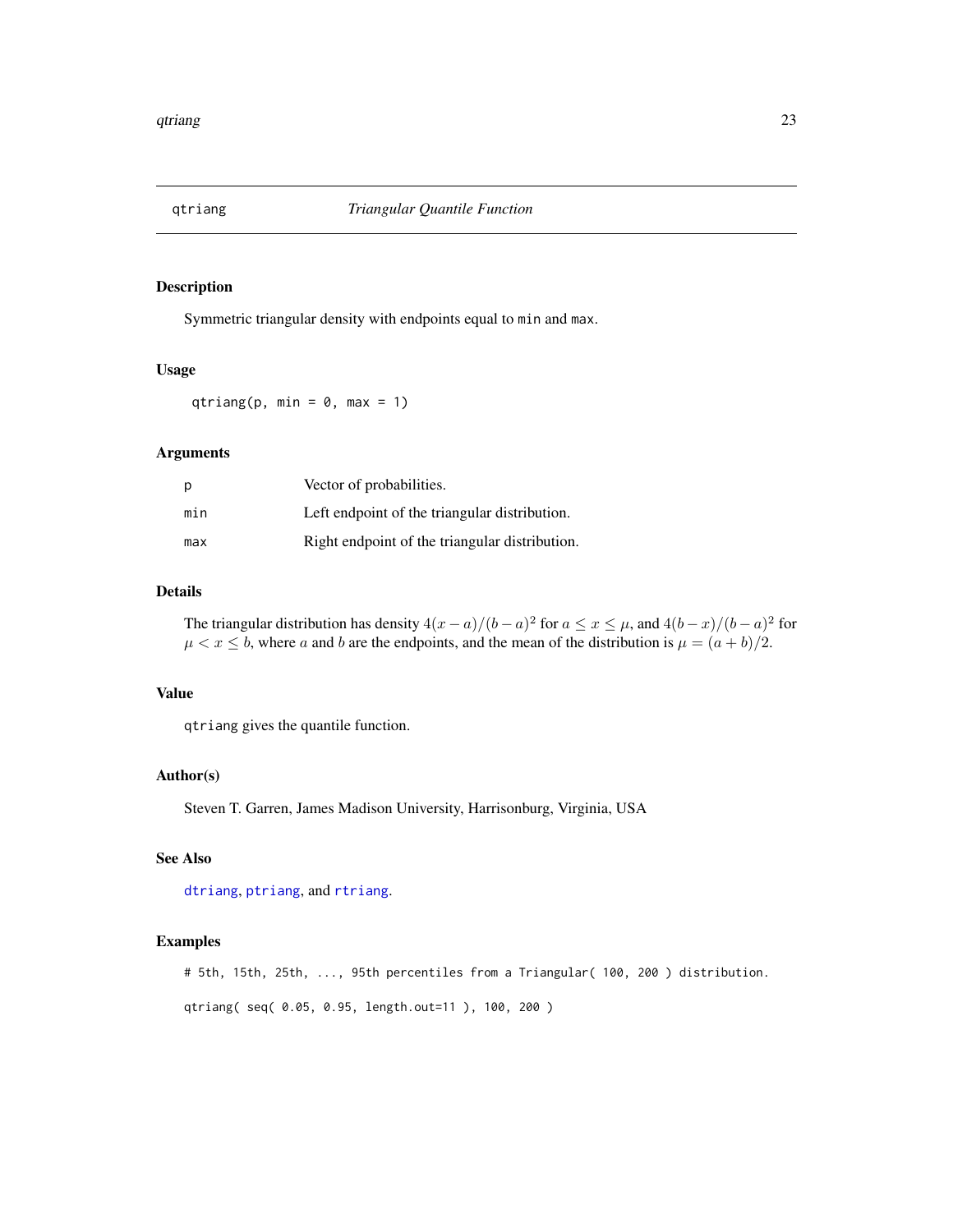<span id="page-23-1"></span><span id="page-23-0"></span>

Produces exact confidence intervals on quantiles corresponding to the stated probabilities, based on the binomial test.

#### Usage

quantileCI(x, probs =  $0.5$ , conf.level =  $0.95$ )

# Arguments

| X          | Numeric vector of observations.                             |
|------------|-------------------------------------------------------------|
| probs      | Numeric vector of cumulative probabilities between 0 and 1. |
| conf.level | Confidence level of the interval.                           |

#### Details

If probs=0.5 (default), then a confidence interval on the population median is produced.

# Value

Confidence interval for each quantile based on probs.

# Author(s)

Steven T. Garren, James Madison University, Harrisonburg, Virginia, USA

#### References

Higgins, J. J. (2004) *Introduction to Modern Nonparametric Statistics*.

#### Examples

# Sample 20 observations from an Exponential distribution with mean=10. print( sort( x <- rexp( 20, 0.1 ) ) ) # Construct 90% confidence intervals on the 25th, 50th, and 75th percentiles. quantileCI( x, c( 0.25, 0.5, 0.75 ), 0.9 )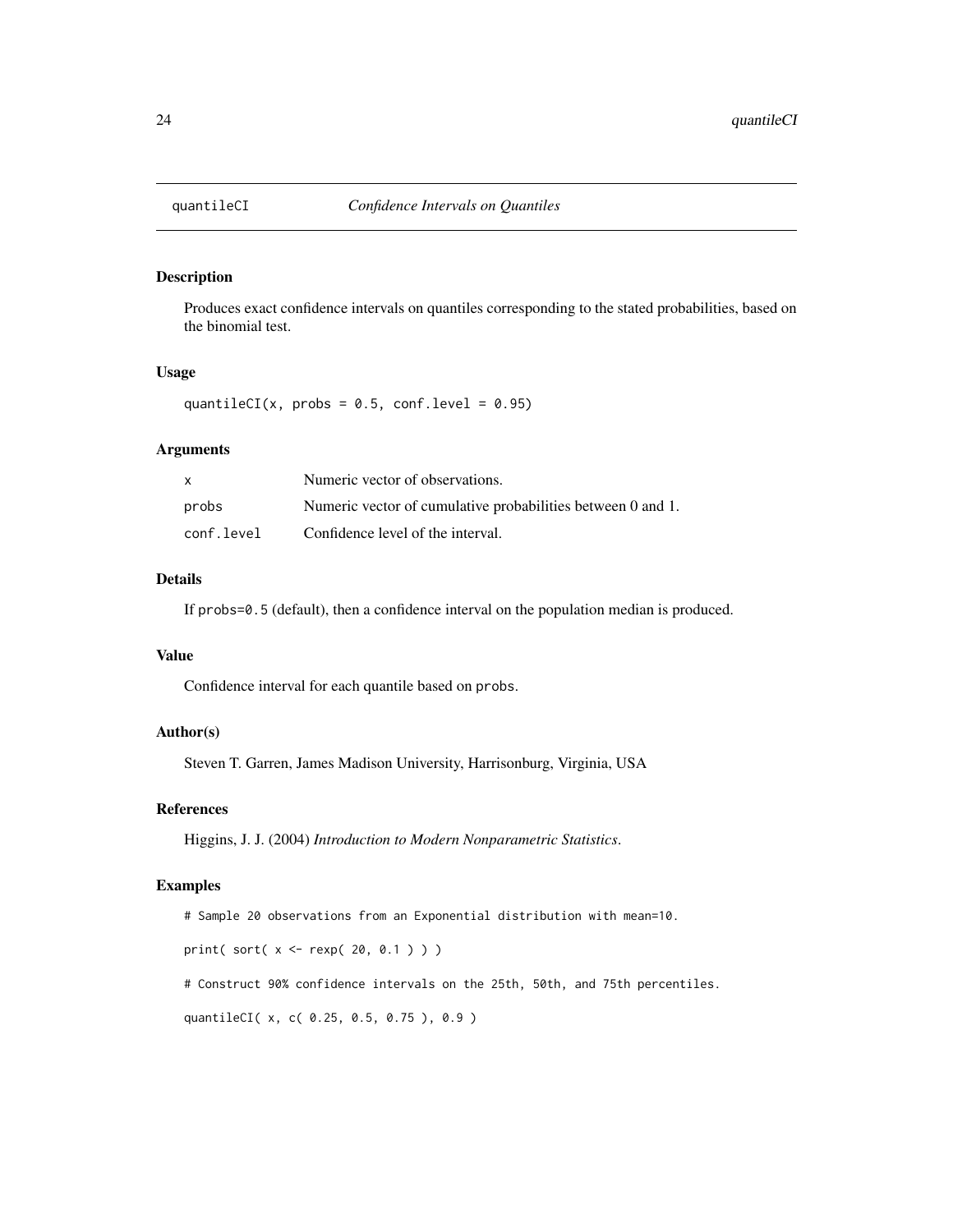<span id="page-24-1"></span><span id="page-24-0"></span>

Performs read.table of dataset without typing the URL.

#### Usage

```
read.table2(file.name, course.num=course.number, na.strings=".", ...)
```
# Arguments

| file.name  | The file name in character format without the URL.                                              |
|------------|-------------------------------------------------------------------------------------------------|
| course.num | The course number in character or numeric format, where course, number is a<br>global variable. |
| na.strings | Character vector. Elements of this vector are to be interpreted as missing NA<br>values.        |
| $\cdots$   | Optional arguments to be passed to the read. table function.                                    |

#### Details

The datasets are available on the author's website, http://educ.jmu.edu/~garrenst. The global variable course.number may be entered as the value of the second argument, course.num, in function read.table2.

## Author(s)

Steven T. Garren, James Madison University, Harrisonburg, Virginia, USA

# See Also

[read.table](#page-0-0) and [scan2](#page-28-1)

# Examples

# The following two commands, when uncommented, are equivalent.

```
# read.table2( "ex6.1.txt", 321, header=TRUE )
```
# read.table( "http://educ.jmu.edu/~garrenst/math321.dir/datasets/ex6.1.txt", header=TRUE )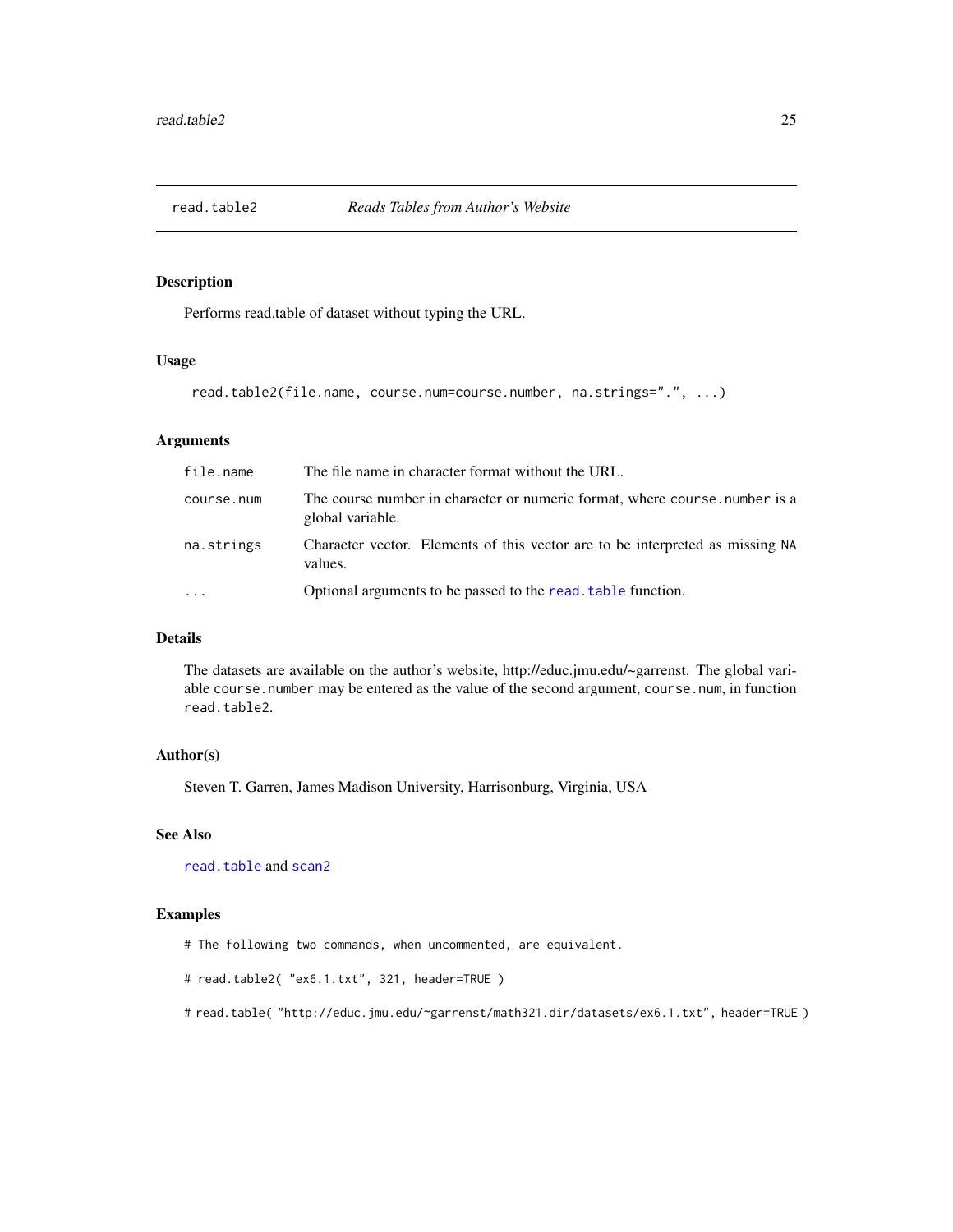<span id="page-25-1"></span><span id="page-25-0"></span>

Laplace (double exponential) random generation with mean equal to mean and standard deviation equal to sd.

#### Usage

 $rlaplace(n, mean = 0, sd = 1)$ 

#### Arguments

| Number of observations. If length $(n)$ >1, the length is taken to be the number<br>required. |
|-----------------------------------------------------------------------------------------------|
| Population mean.                                                                              |
| Population standard deviation.                                                                |
|                                                                                               |

# Details

The Laplace distribution has density  $e^{-|x-\mu|\sqrt{2}/\sigma}/(\sigma\sqrt{2})$ 2), where  $\mu$  is the mean of the distribution and  $\sigma$  is the standard deviation.

# Value

rlaplace generates random deviates.

# Note

The formulas computed within rlaplace are based on the textbook by Higgins (2004).

# Author(s)

Steven T. Garren, James Madison University, Harrisonburg, Virginia, USA

#### References

Higgins, J. J. (2004) *Introduction to Modern Nonparametric Statistics*.

# See Also

[dlaplace](#page-6-1), [plaplace](#page-15-1), and [qlaplace](#page-21-1).

#### Examples

# 20 random variates from a Laplace( 50, 10 ) distribution.

rlaplace( 20, 50, 10 )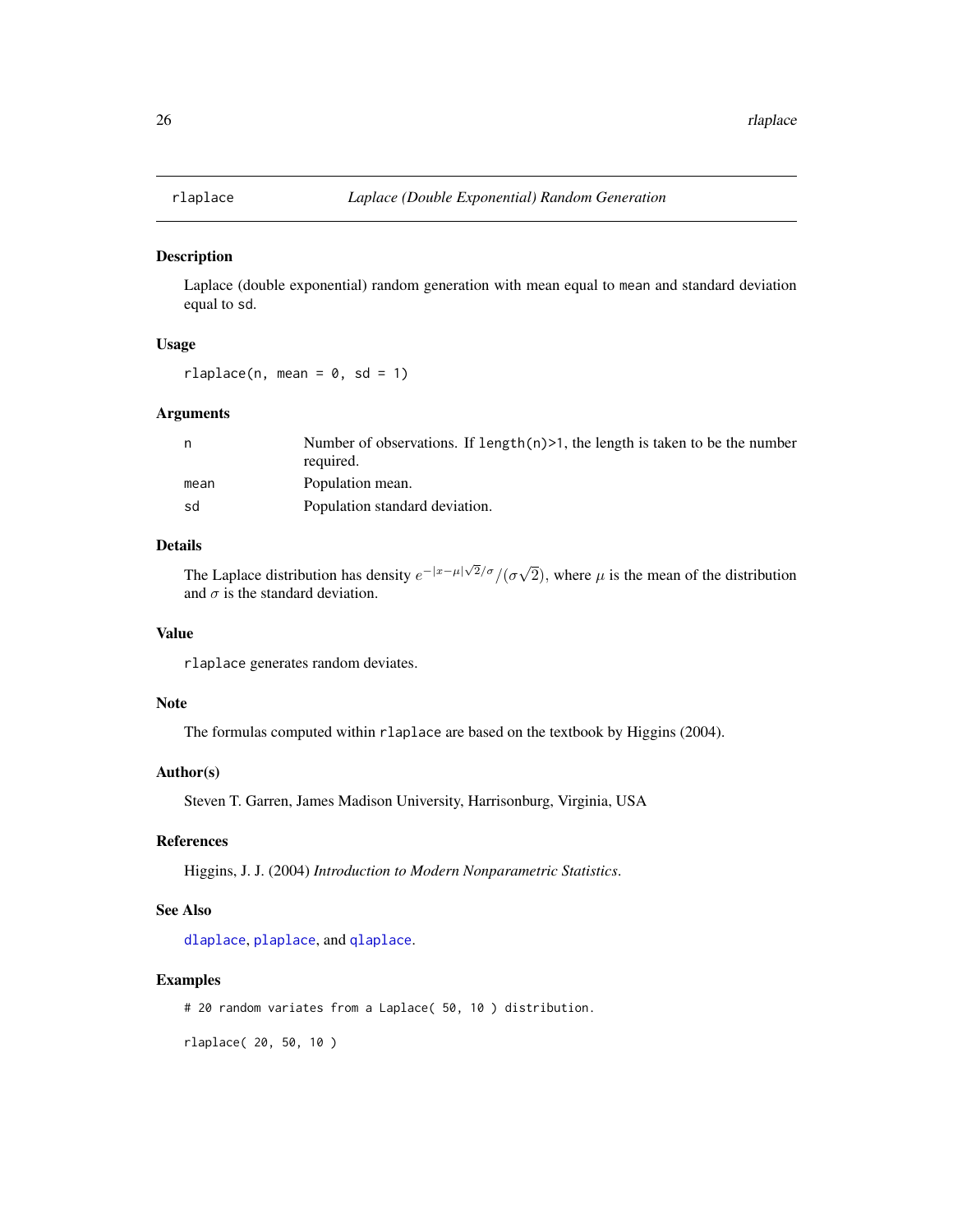<span id="page-26-1"></span><span id="page-26-0"></span>

A permutation test is performed based on the estimated RMD, the ratio of the mean of the absolute value of the deviances, for data x and y.

#### Usage

rmd.test(x, y, alternative = c("two.sided", "less", "greater"), all.perms = TRUE, num.sim = 20000)

# Arguments

| $\mathsf{x}$ | Numeric vector of data values.                                                                                                                                                                                                 |
|--------------|--------------------------------------------------------------------------------------------------------------------------------------------------------------------------------------------------------------------------------|
| y            | Numeric vector of data values.                                                                                                                                                                                                 |
| alternative  | A character string specifying the alternative hypothesis, and must be one of<br>"two.sided" (default), "greater" or "less". Only the initial letter needs to<br>be specified.                                                  |
| all.perms    | Logical. The exact p-value is attempted when all perms (i.e., all permutations)<br>is TRUE (default), and is simulated when all perms is FALSE or when computing<br>an exact p-value requires more than num. sim calculations. |
| num.sim      | The upper limit on the number of permutations generated.                                                                                                                                                                       |

#### Value

| alternative | Same as the input.                   |
|-------------|--------------------------------------|
| rmd.hat     | The value of the RMD test statistic. |
| p.value     | The p-value of the test.             |

#### Note

The formulas computed within rmd. test are based on the textbook by Higgins (2004).

# Author(s)

Steven T. Garren, James Madison University, Harrisonburg, Virginia, USA

# References

Higgins, J. J. (2004) *Introduction to Modern Nonparametric Statistics*.

# See Also

[ansari.test](#page-0-0), [siegel.test](#page-30-1), and [perm.test](#page-13-1)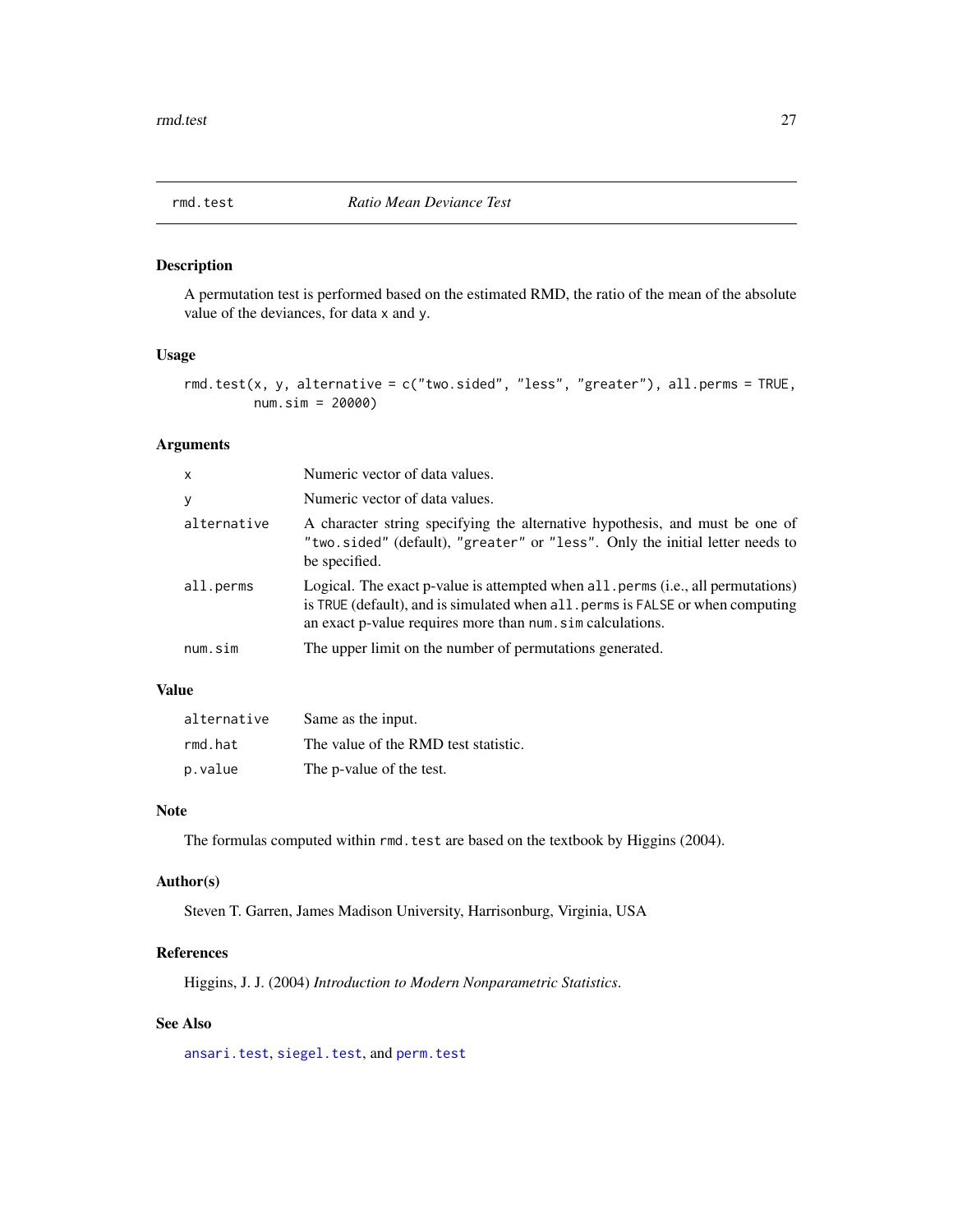#### <span id="page-27-0"></span>Examples

```
rmd.test( c(13, 34, 2, 19, 49, 63), c(17, 29, 22) )
rmd.test( c(13, 34, 2, 19, 49, 63), c(17, 29, 22), "greater" )
```
<span id="page-27-1"></span>rtriang *Triangular Random Generation*

# Description

Symmetric triangular random generation with endpoints equal to min and max.

#### Usage

rtriang(n, min =  $0$ , max = 1)

# Arguments

| n   | Number of observations. If length $(n)$ >1, the length is taken to be the number<br>required. |
|-----|-----------------------------------------------------------------------------------------------|
| min | Left endpoint of the triangular distribution.                                                 |
| max | Right endpoint of the triangular distribution.                                                |

#### Details

The triangular distribution has density  $4(x-a)/(b-a)^2$  for  $a \le x \le \mu$ , and  $4(b-x)/(b-a)^2$  for  $\mu < x \leq b$ , where a and b are the endpoints, and the mean of the distribution is  $\mu = (a + b)/2$ .

# Value

rtriang generates random deviates.

## Author(s)

Steven T. Garren, James Madison University, Harrisonburg, Virginia, USA

#### See Also

[dtriang](#page-7-1), [ptriang](#page-20-1), and [qtriang](#page-22-1).

#### Examples

# 20 random variates from a Triangular( 100, 200 ) distribution.

rtriang( 20, 100, 200 )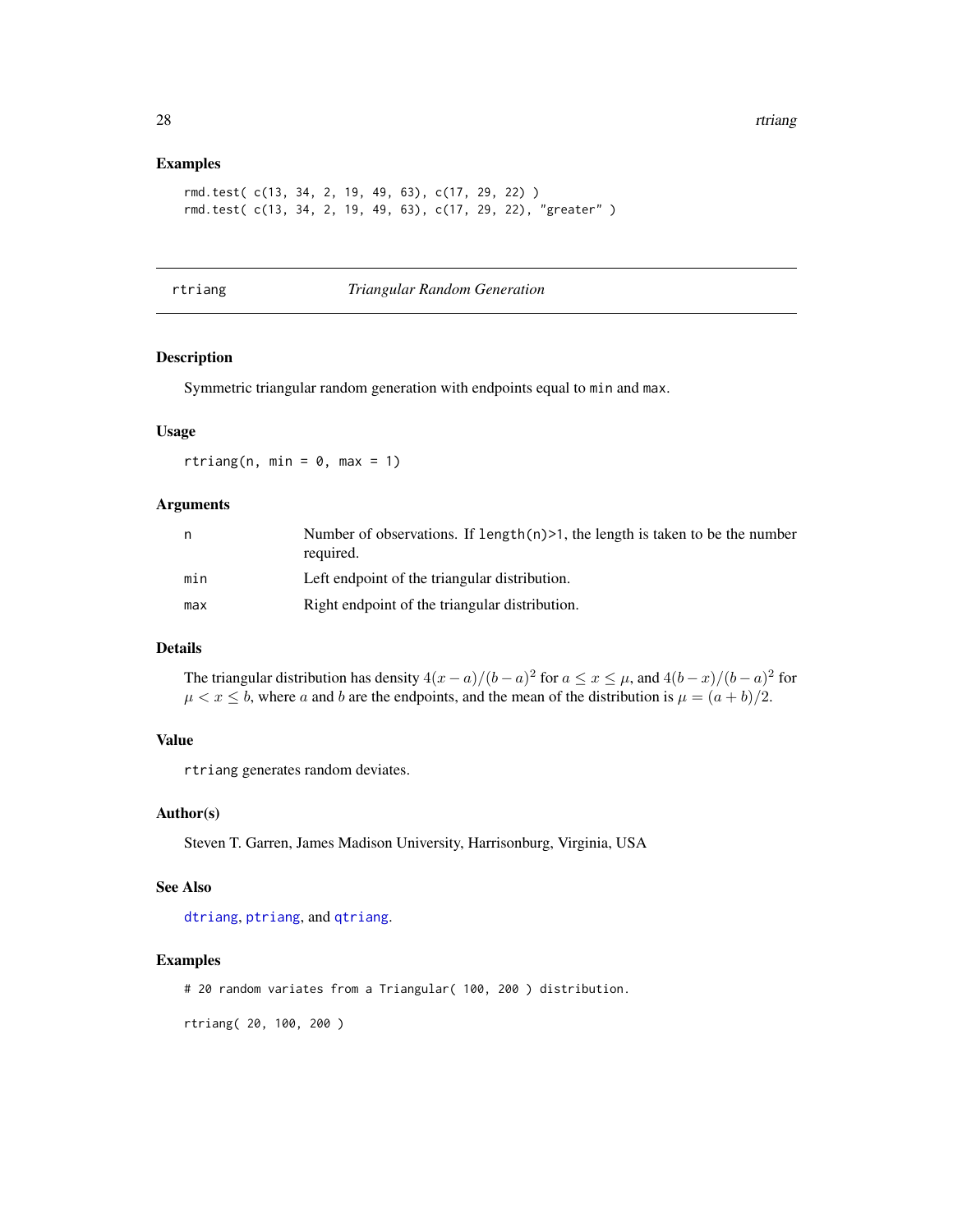<span id="page-28-1"></span><span id="page-28-0"></span>

Performs scan of dataset without typing the URL.

# Usage

```
scan2(file.name, course.num=course.number, na.strings=".", comment.char="#", ...)
```
#### Arguments

| file.name    | The file name in character format without the URL.                                                                                |
|--------------|-----------------------------------------------------------------------------------------------------------------------------------|
| course.num   | The course number in character or numeric format, where course number is a<br>global variable.                                    |
| na.strings   | Character vector. Elements of this vector are to be interpreted as missing NA<br>values.                                          |
| comment.char | Single character or empty string, denoting beginning of comment. Use "" to turn<br>off the interpretation of comments altogether. |
|              | Optional arguments to be passed to the scan function.                                                                             |

# Details

The datasets are available on the author's website, http://educ.jmu.edu/~garrenst. The global variable course.number may be entered as the value of the second argument, course.num, in function scan2.

# Author(s)

Steven T. Garren, James Madison University, Harrisonburg, Virginia, USA

#### See Also

[read.table2](#page-24-1) and [scan](#page-0-0)

# Examples

# The following two commands, when uncommented, are equivalent.

```
# scan2( "exercise2.7.txt", 324 )
```
# scan( "http://educ.jmu.edu/~garrenst/math324.dir/datasets/exercise2.7.txt", comment.char="#" )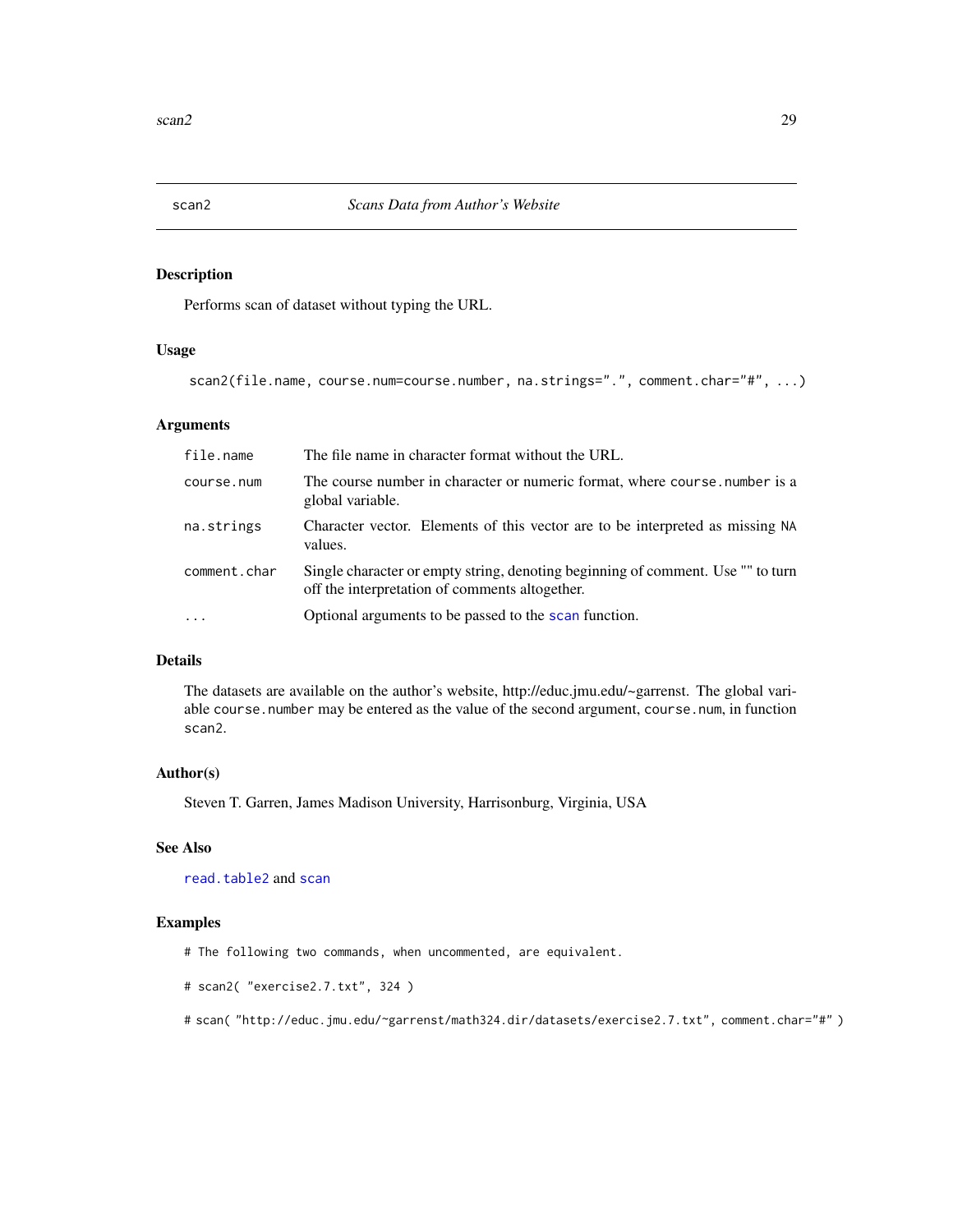<span id="page-29-1"></span><span id="page-29-0"></span>Generates van der Waerden scores (i.e., normal quantiles) and exponential (similar to Savage) scores, for combined data x and y.

#### Usage

 $score(x, y = NULL, exponent = FALSE)$ 

# Arguments

| $\mathsf{x}$ | A positive integer equal to the number of desired scores when $y$ is NULL, or $x$ is<br>a vector of observations.                                                 |
|--------------|-------------------------------------------------------------------------------------------------------------------------------------------------------------------|
| <b>V</b>     | An optional vector of observations, typically used with two-sample tests.                                                                                         |
| expon        | Logical; if FALSE (default), van der Waerden scores are computed, even for ties.<br>If TRUE, Exponential scores are computed, and interpolation is used for ties. |
|              |                                                                                                                                                                   |

# Details

The scored values for x are the output, when y is NULL.

#### Value

| x | Scored values for x, when $\gamma$ is not NULL. |
|---|-------------------------------------------------|
| V | Scored values for $y$ , when $y$ is not NULL.   |

# Note

The formulas computed within score are based on the textbook by Higgins (2004).

# Author(s)

Steven T. Garren, James Madison University, Harrisonburg, Virginia, USA

#### References

Higgins, J. J. (2004) *Introduction to Modern Nonparametric Statistics*.

#### Examples

```
score( 10 )
score( 15, expon=TRUE )
score(c(4,7,6,22,13), c(15,16,7)) # Two samples, including a tie.
```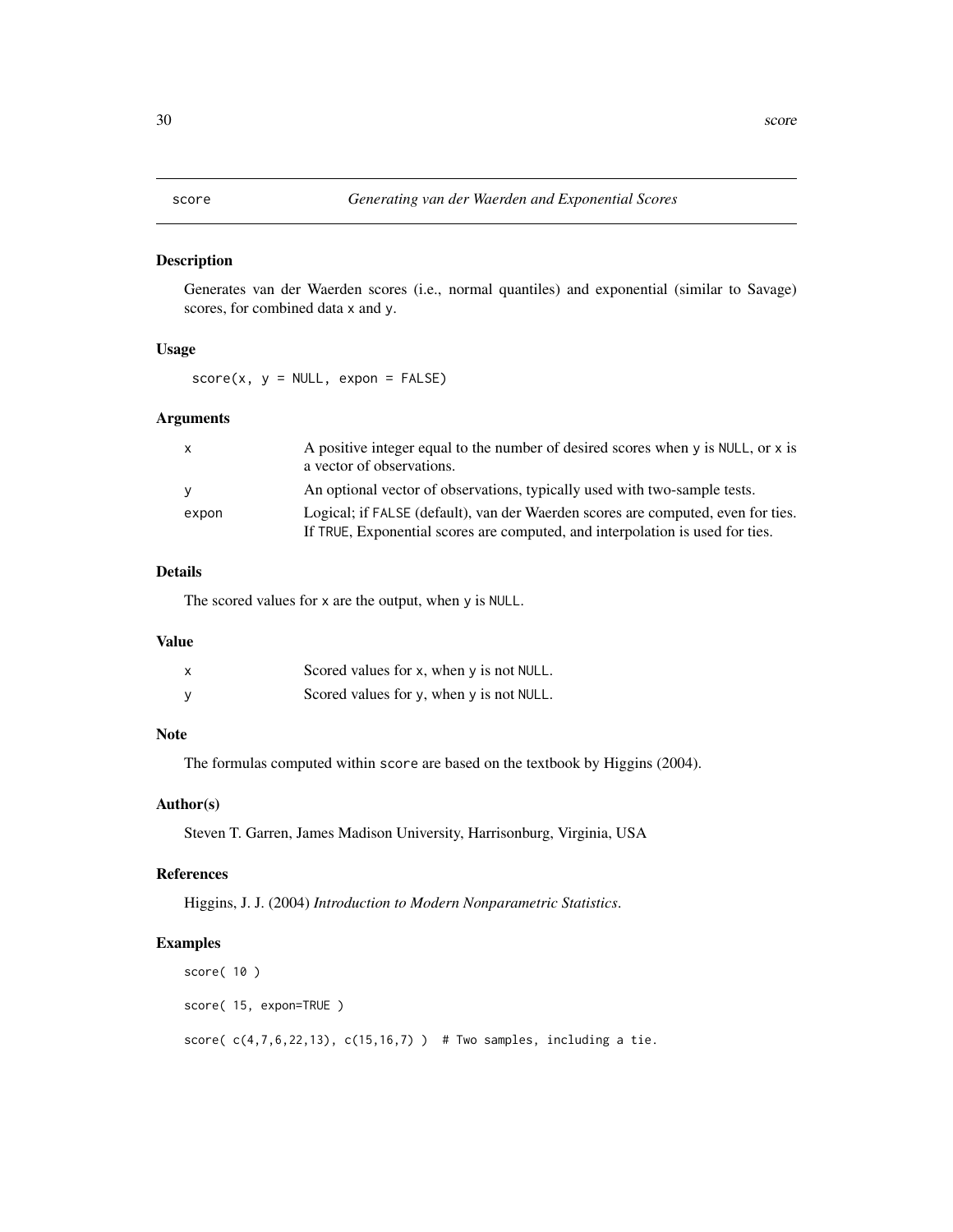<span id="page-30-1"></span><span id="page-30-0"></span>

Performs the Siegel-Tukey test on data x and y, where ties are handled by averaging ranks, not by asymptotic approximations.

#### Usage

```
siegel.test(x, y, alternative = c("two.sided", "less", "greater"), reverse = FALSE,
            all.perns = TRUE, num,sim = 20000)
```
#### Arguments

| $\mathsf{x}$ | Numeric vector of data values.                                                                                                                                                                                            |
|--------------|---------------------------------------------------------------------------------------------------------------------------------------------------------------------------------------------------------------------------|
| У            | Numeric vector of data values.                                                                                                                                                                                            |
| alternative  | A character string specifying the alternative hypothesis, and must be one of<br>"two.sided" (default), "greater" or "less". Only the initial letter needs to<br>be specified.                                             |
| reverse      | Logical; If FALSE (default), then assign rank 1 to the smallest observation. If<br>TRUE, then assign rank 1 to the largest observation.                                                                                   |
| all.perms    | Logical. The exact p-value is attempted when all perms (i.e., all permutations)<br>is TRUE (default), and is simulated when all. perms is FALSE or when computing<br>an exact p-value requires more than num simulations. |
| num.sim      | The upper limit on the number of permutations generated.                                                                                                                                                                  |

# Details

Since the logical value of reverse may affect the p-value, yet neither logical value of reverse is preferred over the other, one should consider using [ansari.test](#page-0-0) instead.

# Value

| alternative | Same as the input.                    |
|-------------|---------------------------------------|
| rank.x      | The Siegel-Tukey ranks of the data x. |
| rank. v     | The Siegel-Tukey ranks of the data y. |
| p.value     | The p-value of the test.              |

# Note

The formulas computed within siegel.test are based on the textbook by Higgins (2004).

# Author(s)

Steven T. Garren, James Madison University, Harrisonburg, Virginia, USA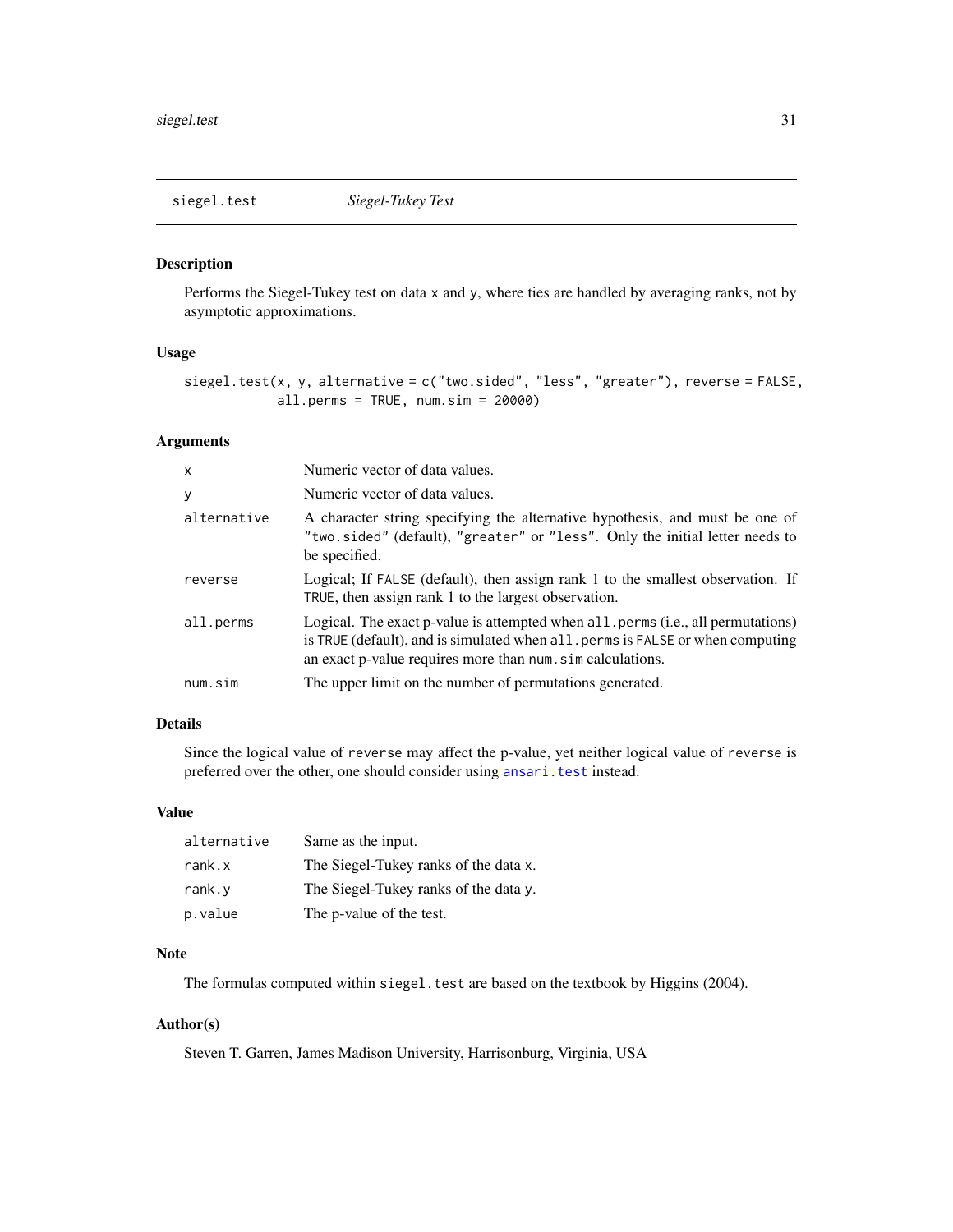# <span id="page-31-0"></span>References

Higgins, J. J. (2004) *Introduction to Modern Nonparametric Statistics*.

#### See Also

[ansari.test](#page-0-0), [rmd.test](#page-26-1), and [perm.test](#page-13-1)

#### Examples

# The same data are used in the following two commands.

siegel.test( c(13, 34, 2, 19, 49, 63), c(17, 29, 22) ) siegel.test( c(13, 34, 2, 19, 49, 63), c(17, 29, 22), reverse=TRUE )

<span id="page-31-1"></span>truncHist *Truncated Histograms*

# Description

Produces a truncated histogram.

#### Usage

truncHist(x, xmin = NULL, xmax = NULL, trim =  $0.025$ , main = NULL, xlab = "x", ...)

# Arguments

| X          | Vector of numerical observations.                                                                                           |
|------------|-----------------------------------------------------------------------------------------------------------------------------|
| xmin       | Minimum numerical value to be shown in graph.                                                                               |
| xmax       | Maximum numerical value to be shown in graph.                                                                               |
| trim       | The fraction $(0 \text{ to } 0.5)$ of observations to be trimmed from each end of x before<br>the histogram is constructed. |
| main       | An overall title for the histogram.                                                                                         |
| xlab       | A title for the x-axis.                                                                                                     |
| $\ddots$ . | Optional arguments to hist.                                                                                                 |

#### Details

truncHist may be useful if data contain some extreme outliers.

# Author(s)

Steven T. Garren, James Madison University, Harrisonburg, Virginia, USA

#### See Also

[hist](#page-0-0)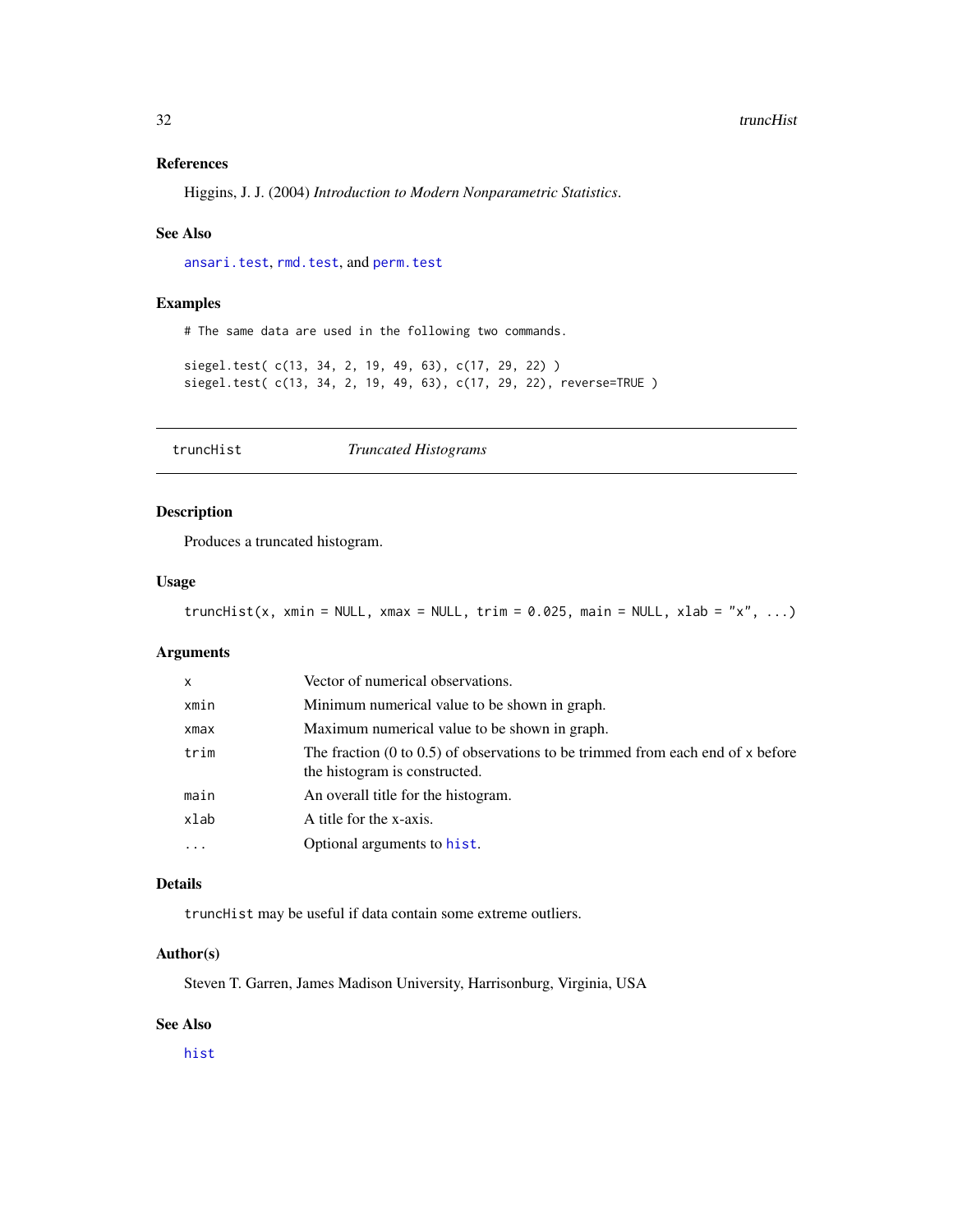#### truncHist 33

# Examples

```
x1 = sort(rnorm(1000)); c( head(x1), tail(x1))
x2 = sort(rnorm(1000)); c( head(x2), tail(x2))
y1 = sort(rcauchy(1000)); c( head(y1), tail(y1))
y2 = sort(rcauchy(1000)); c( head(y2), tail(y2))
par(mfrow=c(2,2))
truncHist(x1, main="Normal data; first simulation", xlab="x1")
truncHist(x2, main="Normal data; second simulation", xlab="x2")
truncHist(y1, main="Cauchy data; first simulation", xlab="y1")
truncHist(y2, main="Cauchy data; second simulation", xlab="y2")
par(mfrow=c(1,1))
```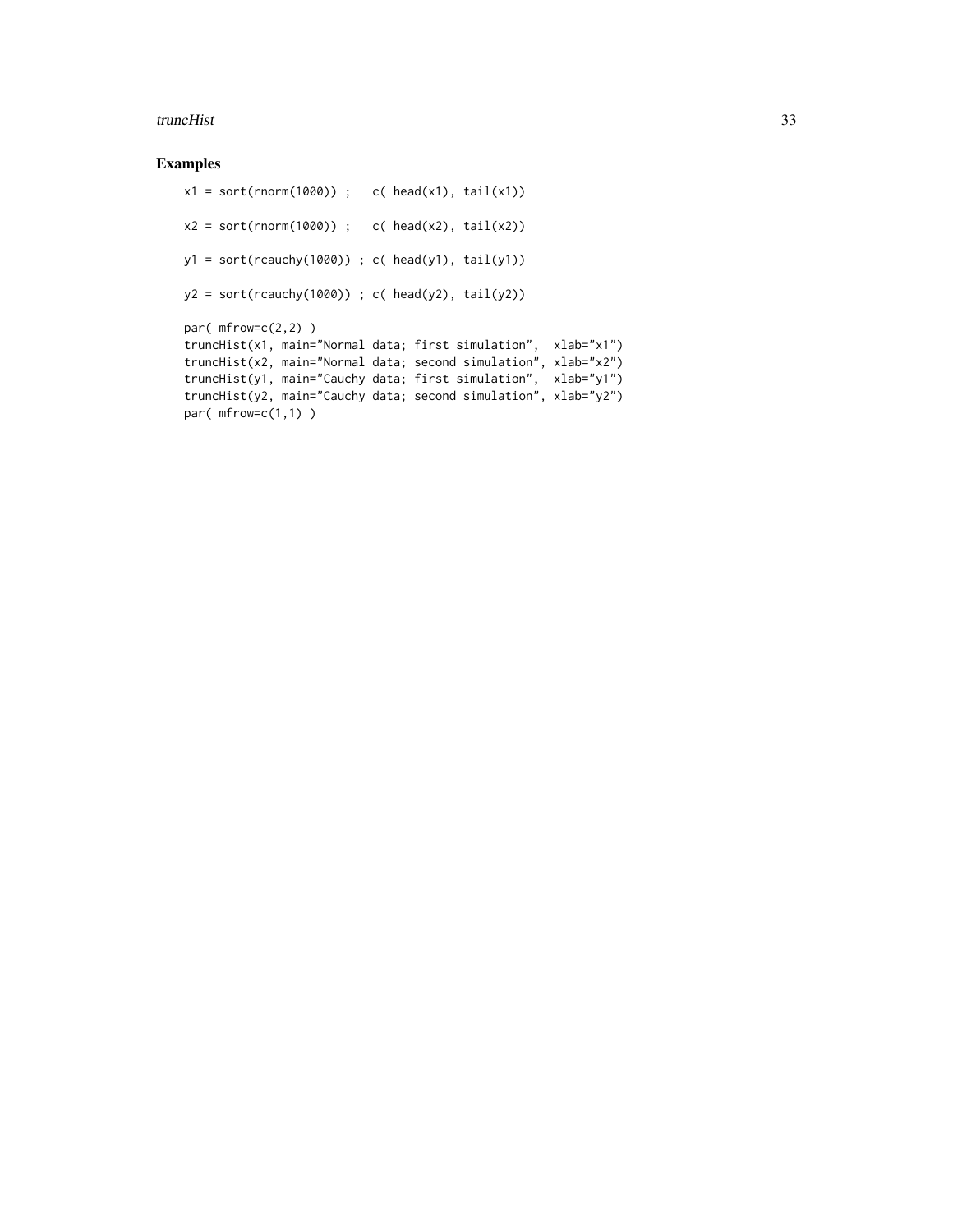# <span id="page-33-0"></span>**Index**

∗Topic Analysis of Variance perm.f.test, [13](#page-12-0) ∗Topic Ansari-Bradley test rmd.test, [27](#page-26-0) siegel.test, [31](#page-30-0) ∗Topic Binomial test power.binom.test, [20](#page-19-0) ∗Topic Confidence interval CI.t.test, [5](#page-4-0) plotCI, [17](#page-16-0) quantileCI, [24](#page-23-0) ∗Topic Correlation perm.cor.test, [12](#page-11-0) ∗Topic Double Exponential rlaplace, [26](#page-25-0) ∗Topic Double exponential dlaplace, [7](#page-6-0) plaplace, [16](#page-15-0) qlaplace, [22](#page-21-0) ∗Topic Empirical distribution plotEcdf, [18](#page-17-0) ∗Topic Finite population correction  $CI.t. test, 5$  $CI.t. test, 5$ ∗Topic Fourier analysis jmuOutlier-package, [2](#page-1-0) ∗Topic Fourier approximation fourier, [9](#page-8-0) ∗Topic Histogram truncHist, [32](#page-31-0) ∗Topic Laplace dlaplace, [7](#page-6-0) plaplace, [16](#page-15-0) qlaplace, [22](#page-21-0) rlaplace, [26](#page-25-0) ∗Topic Latin square latin, [10](#page-9-0) ∗Topic Law of Large Numbers coin.toss, [6](#page-5-0) ∗Topic Line graph

lineGraph, [11](#page-10-0) ∗Topic Nonparametric statistics jmuOutlier-package, [2](#page-1-0) ∗Topic Permutation test perm.cor.test, [12](#page-11-0) perm.f.test, [13](#page-12-0) perm.test, [14](#page-13-0) ∗Topic Population median quantileCI, [24](#page-23-0) ∗Topic Power jmuOutlier-package, [2](#page-1-0) power.binom.test, [20](#page-19-0) ∗Topic Quantile quantileCI, [24](#page-23-0) ∗Topic Ratio Mean Deviance test rmd.test, [27](#page-26-0) ∗Topic Sample proportion coin.toss, [6](#page-5-0) ∗Topic Savage scores score, [30](#page-29-0) ∗Topic Score function score, [30](#page-29-0) ∗Topic Scoring function score, [30](#page-29-0) ∗Topic Siegel-Tukey test rmd.test, [27](#page-26-0) siegel.test, [31](#page-30-0) ∗Topic Student t  $CI.t. test. 5$  $CI.t. test. 5$ ∗Topic Triangular distribution dtriang, [8](#page-7-0) ptriang, [21](#page-20-0) qtriang, [23](#page-22-0) rtriang, [28](#page-27-0) ∗Topic Vector plotVector, [18](#page-17-0) ∗Topic abbreviation abbreviation, [4](#page-3-0) ∗Topic permutation test